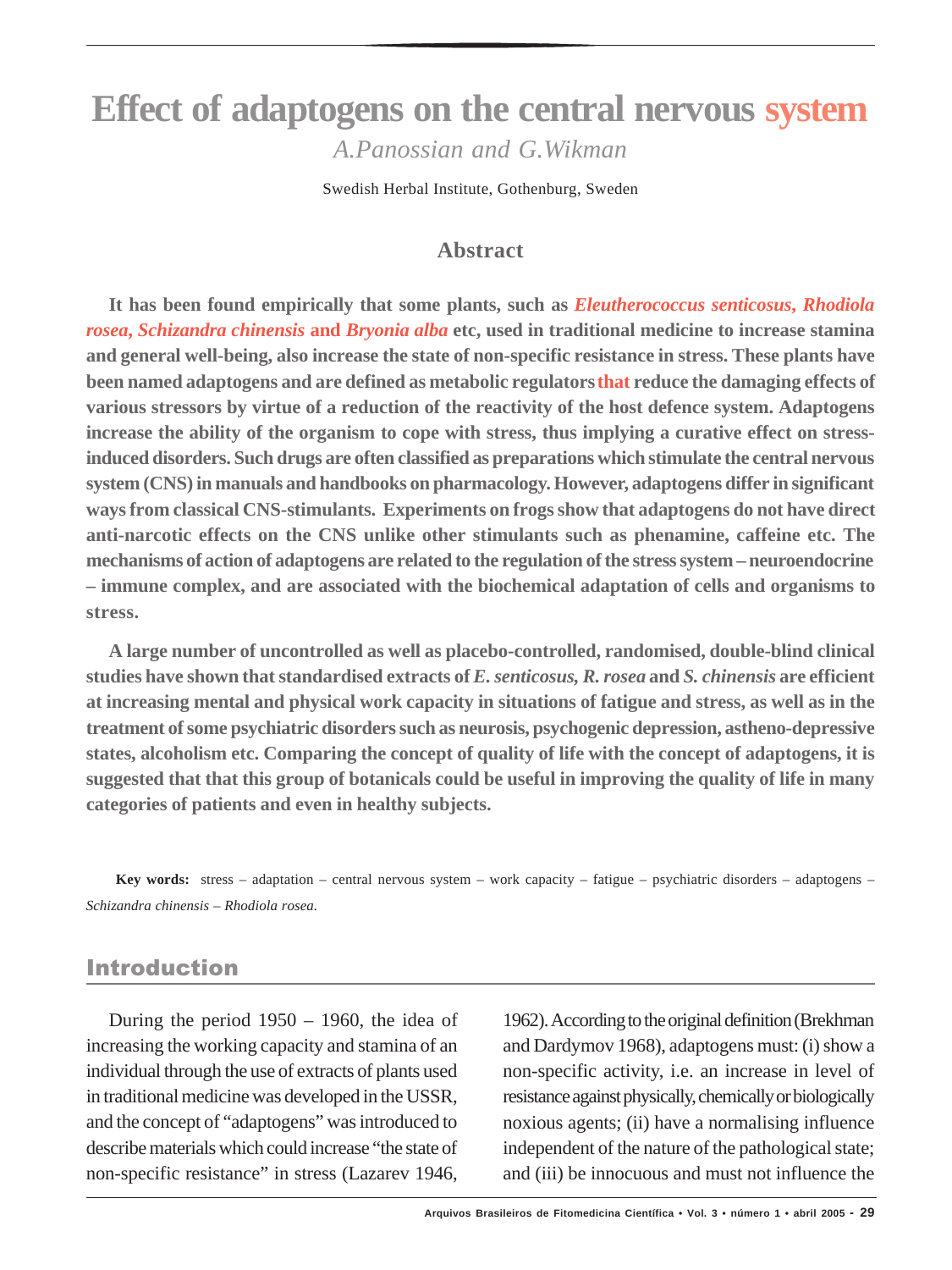normal body functions more than necessary. Later on this definition was updated and adaptogens were defined as a new class of metabolic regulators which increase the ability of an organism to adapt to environmental factors and to avoid damage from such factors (Panossian et. al. 1999).

Since 1997 the term adaptogen has been used as a functional term by the health regulatory authorities in Russia (appendix to order number 202 of July 14, 1997 of the Ministry of Health of The Russian Federation, point # 9. PP 42-2900-9) and, since 1998, also in the USA (FDA, Notice of proposed rule marketing, Federal Register of April 29, 1998).

Table 1 lists the plants most frequently described as adaptogens. Too often, however, the term adaptogen has been carelessly employed in the absence of sufficient experimental evidence in support of the criteria demanded by the formal definition, and few of the agents referred to as adaptogens comply fully with the formal definition. However, extracts of *Eleutherococcus senticosus*, *Rhodiola rosea*, *Schizandra chinensis* and *Bryonia alba* (Brekhman 1957; Brekhman and Dardymov 1968; Lebedev 1971; Saratikov 1973; Dardymov 1976; Lupandin and Lapajev 1981; Panossian et. al. 1997) appear to meet the criteria on the basis of their abilities to increase non-specific resistance to stress involving a significant general or universal protective effect concerning the whole organism and its main organ and functions: this latter point relates to the most important feature of adaptogens**.** After a large number of pharmacological and clinical studies had been carried out on these medicinal plants, they have been incorporated into the official medicine in USSR. Adaptogens are now being produced industrially based on these plant extracts (e.g. rodakson tablets from *R. rosea*, and loshtak tablets from *B. alba*) and they show stimulating, restorative as well as anti-stress activities. In manuals and handbooks on pharmacology (Mashkovskij 2000), adaptogens are presently grouped together with psychotropic drugs which act as stimulants of

the central nervous system (CNS) despite there being clear differences between adaptogens and other stimulants of the CNS as indicated in Table 2 (Fulder 1980).

| Table 1. Plants described in the literature as<br>"adaptogens" (well-established adaptogens<br>are marked *) |                 |
|--------------------------------------------------------------------------------------------------------------|-----------------|
| Name of plant                                                                                                | Family          |
| Acanthopanax sessiliflorum Rupr. et Maxim.                                                                   | Araliaceae      |
| Albizzia julibrissin Durazz.                                                                                 | Fabaceae        |
| Aralia elata (Miq) Seem.                                                                                     | Araliaceae      |
| Aralia manshurica Rupr. et Maxim.                                                                            | Araliaceae      |
| Aralia schmidtii                                                                                             | Araliaceae      |
| Asparagus racemosus                                                                                          | Liliaceae       |
| Atragene sibirica L.                                                                                         | Ranunculaceae   |
| Azadirachta indica (AI, Neem)                                                                                | Melaceae        |
| Bergenia crassifolia (Fritsch)                                                                               | Saxifragaceae   |
| Bryonia alba L.*                                                                                             | Cucurbitaceae   |
| Cicer arietinum L.                                                                                           | Fabiaceae       |
| Codonopsis pilosula (Franch.) Nannf.                                                                         | Campanulaceae   |
| Cordyceppt sinisis (Berk.)                                                                                   | Pyrenomycetales |
| Echinopanax elatum Nakai                                                                                     | Araliaceae      |
| Eleutherococcus senticosus Maxim.*                                                                           | Araliaceae      |
| Emblica officinalis, (Phyllanthus emblica L.)                                                                | Euphorbiaceae   |
| Eucommia ulmoides Oliver                                                                                     | Eucommiaceae    |
| Hoppea dichoroma Wild.                                                                                       | Gentianaceae    |
| Ocimum sanctum L.                                                                                            | Lamiaceae       |
| Panax ginseng C.A. Meyer                                                                                     | Araliaceae      |
| Pfaffia paniculata (Marius) Kuntze                                                                           | Amarantaceae    |
| Rhaponticum carthamoides (Willd.) Iljin.                                                                     | Asteraceae      |
| Rhodiola crenulaya (Hook, f. et Thoms)<br>H. Ohba                                                            | Crassulaceae    |
| Rhodiola rosea L.*                                                                                           | Crassulaceae    |
| Scutellaria baicalensis (Georgi).                                                                            | Lamiaceae       |
| Schizandra chinensis (Turcz.) Bail.*                                                                         | Magnoliaceae    |
| Sterculia plantanifolia L.                                                                                   | Streculiaceae   |
| Terminalia chebula                                                                                           | Combretaceae    |
| Tinospora cordiflora Miers                                                                                   | Menispermaceae  |
| Trichopus zeylanicus Gaerten.                                                                                | Trichopodaceae  |
| Withania somnifera L.                                                                                        | Solanaceae      |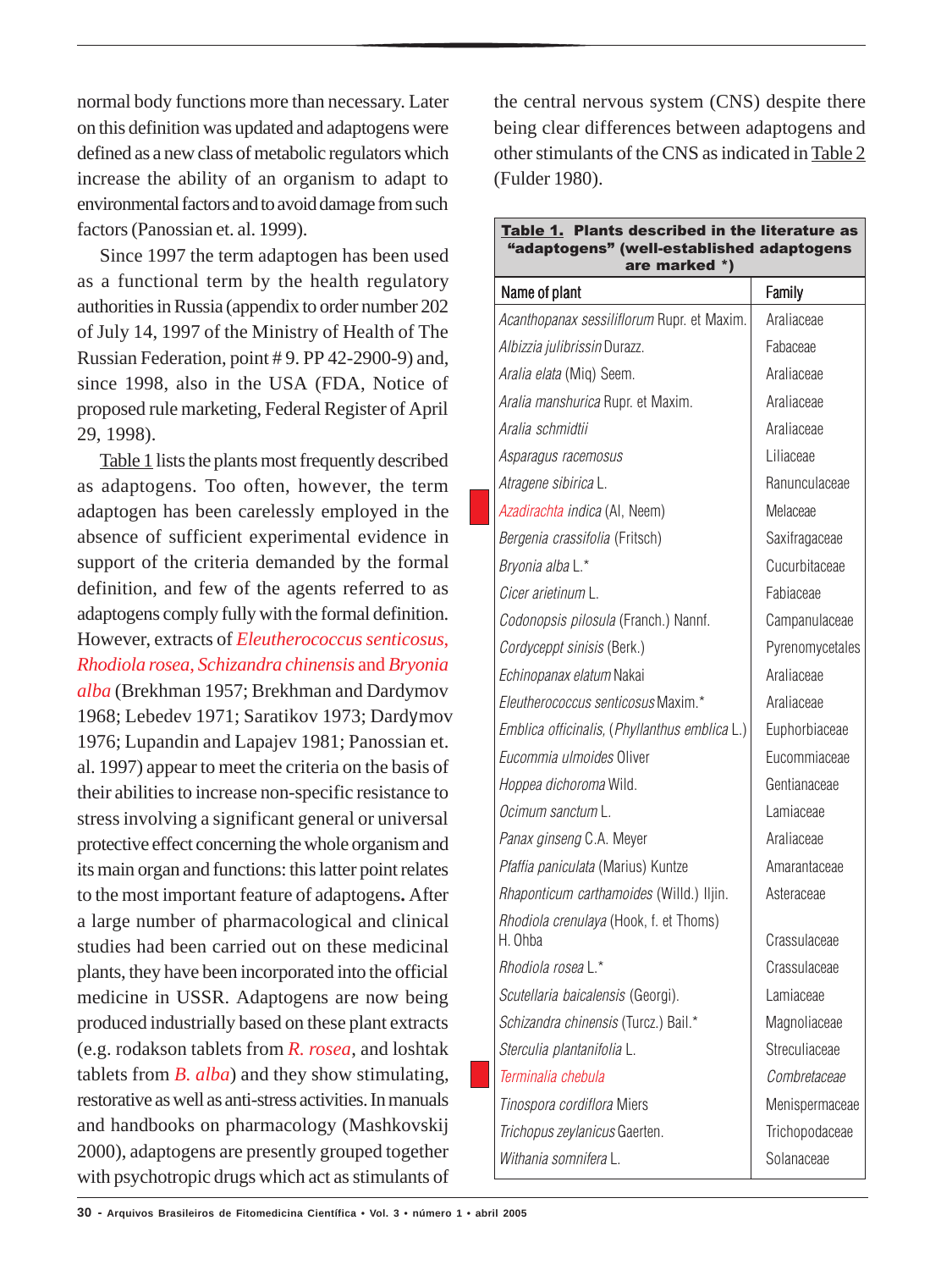| <b>Table 2. The differences between CNS</b><br>stimulants and adaptogens. |                   |            |  |
|---------------------------------------------------------------------------|-------------------|------------|--|
|                                                                           | <i>Stimulants</i> | Adaptogens |  |
| 1. Recovery process after<br>exhaustive physical load                     | Low               | High       |  |
| 2. Energy depletion                                                       | Yes               | No         |  |
| 3. Performance in stress                                                  | Decreased         | Increased  |  |
| 4. Survival in stress                                                     | Decreased         | Increased  |  |
| 5. Quality of arousal                                                     | Bad               | Good       |  |
| 6. Insomnia                                                               | Yes               | No         |  |
| 7. Side effects                                                           | <b>Yes</b>        | No         |  |
| 8. DNA/RNA and protein<br>synthesis                                       | Decreased         | Increased  |  |

As adaptogen drugs have been found to be unusually safe, they may be used both in self-care situations and in medical treatments as prescribed by physicians. As self-care remedies they can be used (in single or repeated doses) by healthy individuals as a stimulant or tonic in fatigue, or after somatic infections or diseases. They may be advantageous: (i) in sports medicine to promote quicker recovery after hard exercise or to reduce damage from overtraining; (ii) in occupational medicine to protect against harmful environmental factors such as exposure to low temperatures (in polar regions), to high noise levels or to mechanical vibration (in heavy industry or in mining); and (iii) in acute medicine in cases of poisoning (especially with respect to liver poisons) or ischemia (through reduction of tissue damage from oxygen deprivation), and also as restoratives to speed up recovery after surgery.

The paradigm 'one drug for one disease' is not appropriate for adaptogens since they have many indications and can be used in the treatment of many stress-induced disorders such as asthenia, psychiatric disorders (neurosis, psychogenic depression, astheno-depressive states, alcoholism), certain cardiovascular disorders, ischemia (stroke, heart attack), impaired visual functions of the eye, acute gastrointestinal diseases, liver poisoning, non-insulin dependent diabetes II, rheumatic heart disorders, and even the common cold. As adjuvants to other

medicines, adaptogens may be prescribed to enhance curative effects in chronic conditions such as chronic pneumonia, chronic tuberculosis, vascular dystonia, cancer (through reduction of metastasis), and to relieve the debilitating effects of radiotherapy and chemotherapy.

In healthy individuals, adaptogens may also improve stamina and tolerance to infections. A large number and a wide range of clinical studies (both uncontrolled and controlled) have been carried out in Russia, and the results consistently demonstrate the capacity of adaptogen preparations efficiently to increase mental and physical work capacity against a background of fatigue and stress. However, relatively few of the studies reported to date have been placebocontrolled, randomised and double-blind (Engels and Wirth 1997; Darbinyan et. al. 2000; Spasov et. al. 2000a,b).

The active ingredients of adaptogen preparations can be divided into two groups, namely, phenolic compounds and tetracyclic triterpenoids. The phenolic constituents, such us phenylpropanoids, phenylethane derivatives and lignans (Kochetkov et. al. 1962; Kurkin and Zapesochnaya 1986; Norr 1993; Wagner et. al. 1994; Wagner 1995), are structurally related to the catecholamines which are important mediators of the sympathoadrenal system (SAS) involved in the activation of the stress system in the early stages of stress response. On the other hand, the tetracyclic triterpenoids (Elyakov and Ovodov 1972; Ghosal et. al. 1989), such as cucurbitacin R diglucoside (Panossian et. al. 1997, 1999) and ginsenoside Rb 1 (Wang and Lee 2000) are structurally similar to the corticosteroids which are stress hormones involved in the inactivation of the stress system and in protecting the organism from over-reaction in response to stressors (Munck et. al. 1984; Tache and Rivier 1993; Chrousos et. al. 1995; Panossian et al. 1999; Fink 2000). In this context, extracts of roots and rhizomes of *E. senticosus* and *R. rosea*, as well as extracts of berries of *S. chinensis*, belong to the first group of adaptogens, while extracts of roots of *B. alba* and *Withania somnifera* are members of the second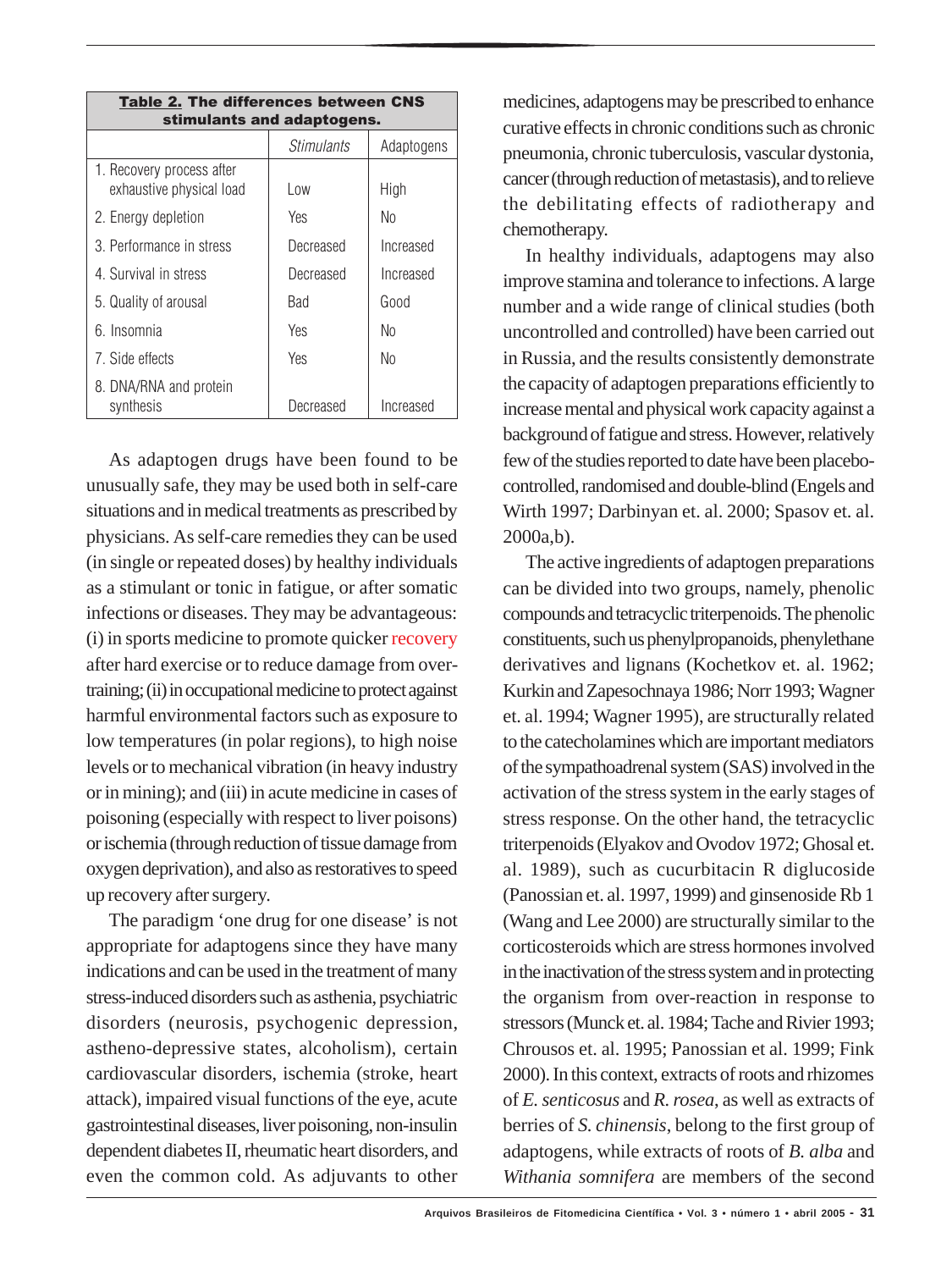group (Wagner et. al. 1994; Wagner 1995). Accordingly, there is a difference in the mode of action and the pharmacological activity of the various adaptogens (Kudrin and Rodina 1986; Boon-Niermeijer et. al. 2000).

Available documentation strongly suggests that one should use extracts, i.e. mixtures of active substances, rather than pure substances in order to obtain the highest efficacy. Extension of this line of reasoning has led to the concept of a fixed combination of standardised extracts based on the adaptogens from *E. senticosus*, *R. rosea* and *S. chinensis* and known as ADAPT-232: this is the active ingredient of the Swedish registered herbal medical product chisan (Swedish Herbal Institute) which has been popular in Scandinavia in recent years.

## Mechanisms of Action of Adaptogens

The mechanisms of action are difficult to define and to rationalise. It is clear (Panossian et. al. 1999), however, that the mechanisms are related to the regulation of the stress system – neuroendocrine – immune complex (Selye 1950; Chrousos and Gold 1992; Chrousos et. al. 1995; Fink 2000) and are associated with the biochemical adaptation of cells and living organisms to stress (Meerson 1981; Hochachka and Somero 1984). Stress itself is a defence response of an organism to external factors (strain) which results in the stimulation of formation of endogenous activating messengers such as catecholamines, prostaglandins, cytokines, nitric oxide (NO), PAF, etc that in turn activate the energetic and other resources of the organism and induce diseases. This is the so-called "stressexecuting" complementary (switch-on) system involving the SAS (in acute response and adaptation) and the hypothalamus – pituitary – adrenal (HPA) axis (in long term adaptation), as well as various mediators at the cellular, organ and system level. Counteracting these switch-on signals is the so-called "stress-limiting" (switch-off) system which protects

cells and the whole organism from over-reacting to the activating messengers. This system includes some important enzymes and mediators of intra- and extracellular communications at the cellular (anti-oxidant system - superoxide dismutase, catalase, glutathioneperoxidase, eicosanoids, NO), organ (eicosanoids, NO) and system levels [corticotropin-releasing factor (CRF), corticosteroids, prostaglandin  $E_2$ , NO].

When the stress system is in the normal state (homeostasis) the activities of the switch-on and switch-off systems are in balance at a certain level of equilibrium which reflects the "reactivity" of the stress system, i.e. its sensitivity to a stressor and the degree of protection of the organism against damaging effects. In the process of adaptation to the effects of a stressor, the reactivity is decreased as a result of an increase in the basal levels of the mediators of the switch-on and switch-off systems resulting in transition to heterostasis (Fig. 1). Plant adaptogens can thus be defined as agents which reduce the damaging effects of various stressors by virtue of a reduction of the reactivity of the host defence system (Panossian et. al. 1999): they adapt an organism to the stress and have a curative effect in stress-induced disorders. The primary site of action of adaptogens is thus the HPA axis where the key mediators are tropic hormones [e.g. adrenocorticotropic hormone (ACTH)], releasing hormones (e.g. CRF), corticosteroids, sex hormones, catecholamines, eicosanoids and NO. The secondary sites of action are the liver and components of the immune and cardiovascular systems where the key mediators are peroxides, eicosanoids, cytokines, NO, c-GMP and c-AMP.

There is plethora of evidence indicating that singledose administration of adaptogens activates corticosteroid formation, and that sub-chronic pretreatment with adaptogens normalises the stress hormone levels (Dardymov 1976; Panossian et. al. 1987). The increase in corticosteroid secretion is an evidence of the stress-protective response of the organism in order to protect itself from over-reaction to stress factors (Panossian et. al. 1999). It is known that the level of corticosteroids increases as a result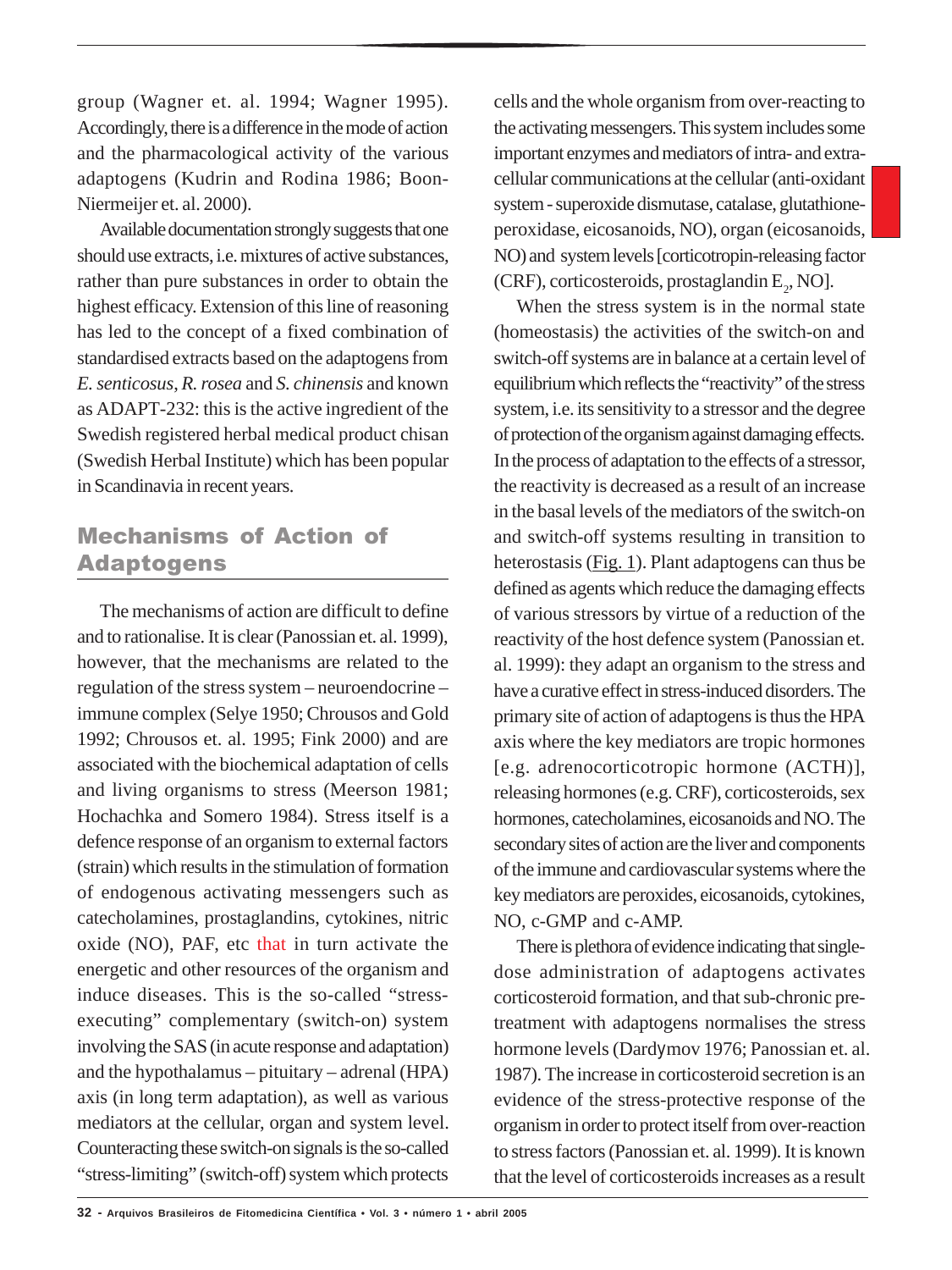

**Figure 1.** Immediate stress response and the effect of adaptogens.

of long-time training or adaptation, and that a trained organism responds insignificantly to stress signals by virtue of the increased activity of the hypothalamus – hypophysis – adrenal axis (HHA). In contrast, the activation of the HHA by stress in an untrained organism is very pronounced (Viru 1981). In animals that had been treated with adaptogens (Panossian et al. 1987, 1999), a moderate increase in the production of corticosteroids could be observed and, as a result of adaptation to the pro-stressor effects of adaptogens, further stress effects did not induce an acute increase in the formation of corticosteroids as was detected in control groups which had received placebo instead of adaptogens.

A recent study involving athletes has shown that stress, in the form of acute physical exercise, activates the formation of cortisol and NO in blood plasma and saliva of beginners and of more sedentary subjects (Panossian et. al. 1999). On the other hand, chronic physical exercise, as experienced by well- and longtrained athletes, increases the basal levels of these stress mediators in blood and saliva, and acute physical loading does not then increase the levels of cortisol and NO in such athletes. Plant adaptogens present in *S. chinensis* and *B. alba* show prostressor effects in that they activate the formation of both cortisol and NO in blood and saliva, and this activation then adapts the organism to further heavy physical loading. Thus, adaptogens increase the production of both deactivating (cortisol) and activating (NO) messengers of the stress system and are hence challengers of the defence response of the organism. In other words, adaptogens increase the capacity of the stress system to respond to external signals at the higher level of the equilibrium i.e. heterostasis. It is noteworthy that, following treatment with adaptogens, physical exercise does not increase both NO and cortisol levels in saliva. Furthermore, in subjects which have already adapted to chronic heavy physical exercise (e.g. the well-trained athlete) and with increased basic levels of cortisol in blood or saliva, the stress of physical exercise as well as the application of adaptogens can have an opposite effect, namely, a decrease in NO and cortisol levels probably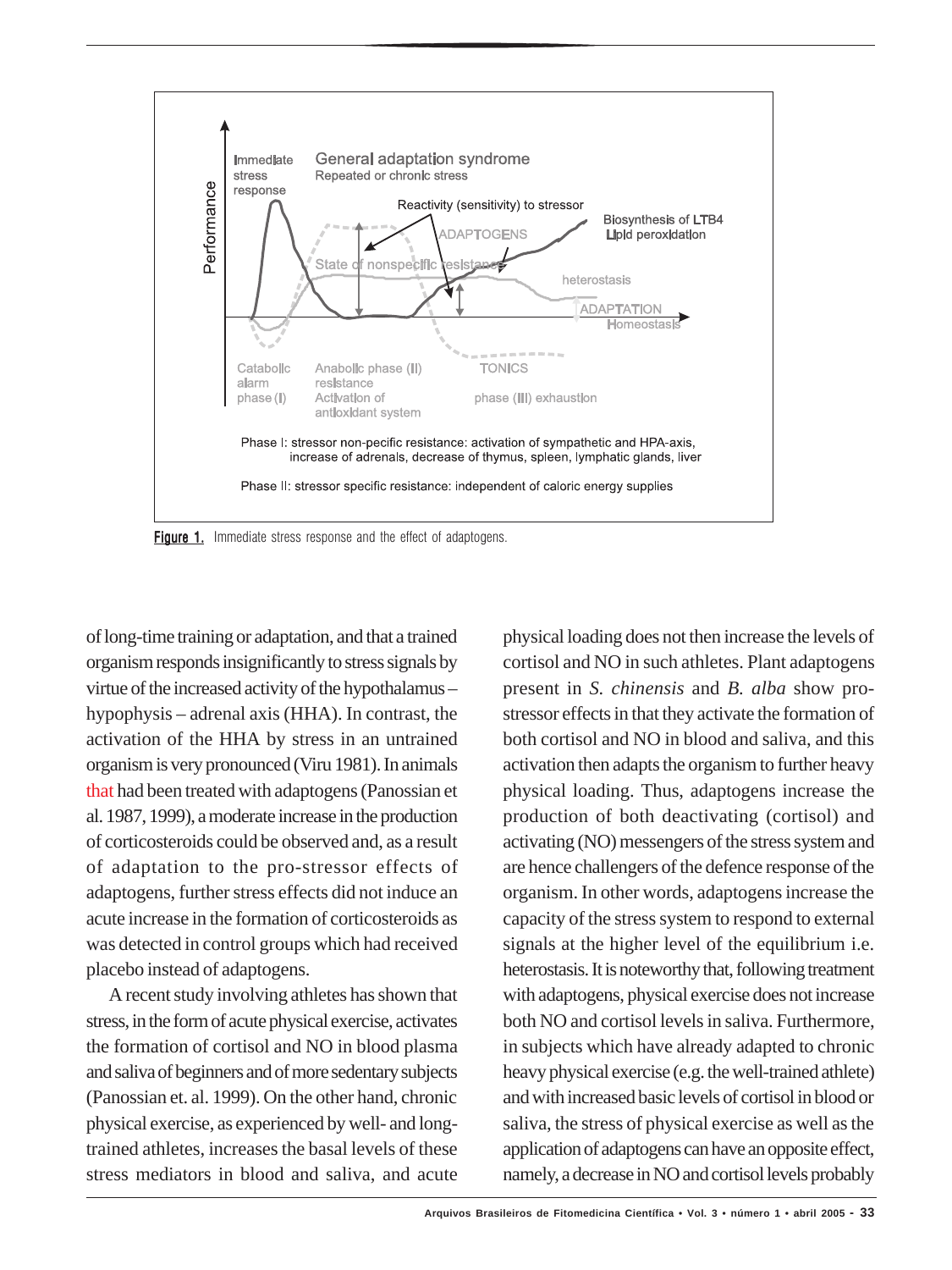owing to their increased utilisation.

Tests carried out using developing snail (*Lymnaea stagnalis*) embryos, silk worm (*Bombix mori*) larvae, Reuber H35 hepatoma and isolated cardiac cells (Chernykh et. al. 1985; Boon-Niermeijer et. al. 2000) have shown that the adaptogens present in *E. senticosus, S. chinensis*, *R. rosea* etc are able to enhance resistance against a number of different stress conditions i.e. cold-induced viral infection, infection by *Bacillus thuringiensis,* formalin, heat, oxidative stress induced by menadione, and toxic ions  $(Cu^{2})$ ,  $Cd^{+2}$ , Hg<sup>+2</sup>). The degree to which resistance was enhanced depended on the type of stressor applied. The results confirm that these adaptogens are universal enhancers of non-specific resistance in living organisms at various levels of organisation. It seems clear that they can adapt cells and organisms to stress by mechanisms associated with biochemical adaptation (Hochachka and Somero 1984).

## Pharmacological Assessment of Adaptogens

Typically, the pharmacological assessment of adaptogens has included evaluation of stimulation, tonic and stress-protective activities*.* The most important feature in the pharmacological profile of adaptogens is that they increase the resistance of animals to physical exhaustion and other stresses, such as freezing, heat, altered atmospheric pressure and oxygen content, immobilisation, radiation, toxic drugs and chemicals, noise, starvation, anxiety, fear, and chronic diseases.

The effects of adaptogens on resistance to stress have been studied by evaluation of:

(i) ATP, creatine phosphate hexokinase, glycogenesis etc in dynamic and static physical performance tests (swimming, running, holding); (ii) the prevention of formation of stomach ulcers induced by immobilisation, aspirin, cold stress, etc; (iii) the prevention of decrease of weight of the thymus and increase of weight of adrenals induced by immobilisation and other stresses; (iv) the duration of simple and complex reflexes of animals after ischemia and reperfusion; (v) the prevention of decrease in milk-induced leukocytosis; (vi) the improvement in survival against toxic chemicals or bacteria; (vii) the improvement in emotional behaviour of animals; (viii) the improvement in cognitive abilities; (ix) the improvement in coordination functions; (x) the prevention of increase in locomotor activity; (xi) the prolonged maintenance of body temperature during cold stress; (xii) oxygen consumption and ECG parameters during physical loading; (xiii) the recovery of ECG parameters during physical stress; and (xiv) the NO content in blood, saliva and exhaled air during physical loading.

Endocrine activity tests have included the determination of the effects of adaptogens on the levels of: (i) ACTH, CRF, and steroid hormones in blood, adrenal cortex and other endocrine tissues and cell cultures in various *in vivo* and *in vitro* models; (ii) free arachidonic acid (AA), prostaglandin  $E_2$ , leukotrienes (LTB4) and other AA metabolites in adrenals, brain, adrenocortical cells and blood using i*n vivo* and *in vitro* models; (iii) catecholamines in blood, adrenals, brain and cell cultures in various *in vivo* and *in vitro* models; and (iv) NO in blood, saliva, adrenals, brain and cell cultures using *in vivo* and *in vitro* models. It has also been shown that NO donors increase (NO synthesis-inhibitors reduce) the duration of swimming of rats with load, decrease survival of rats and their longevity in hypoxia, and increase stomach ulcers induced by immobilisation (Malishev and Manukhina 1998).

Anabolic activity tests have included assessment of the increase of body weight and accelerated growth, as well as the increase of DNA, RNA and protein synthesis. CNS activity tests have included swimming and Rota-rod treadmill running tests, tests of evaluation of improved reflexes after ischemia and reperfusion, and catecholamine metabolism assays (COMPT inhibition). Immuno-tropic activity tests have included: (i) measurement of the level of corticosteroids, prostaglandins, leukotrienes, cytokines, and NO in blood or in various blood cells;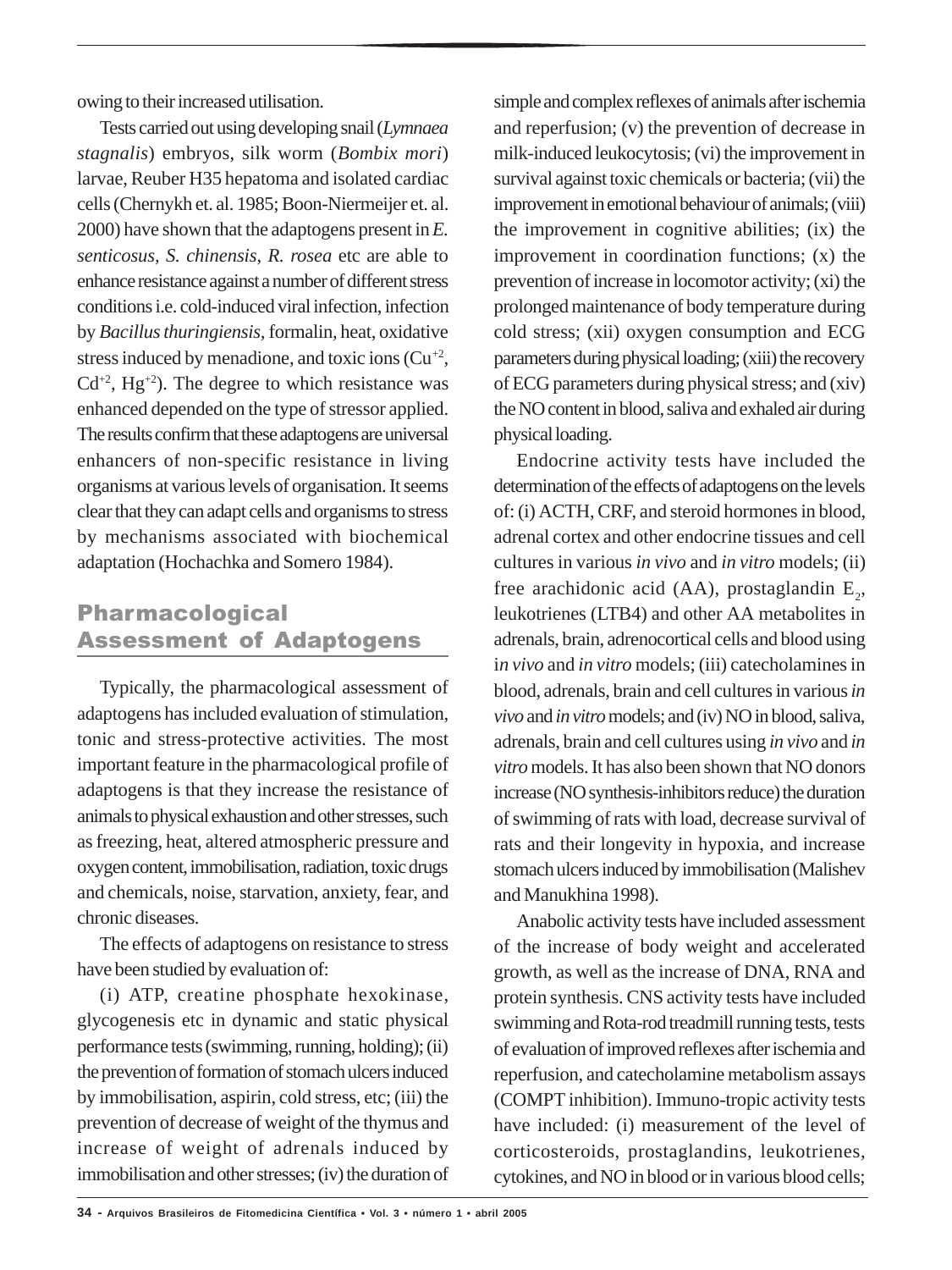(ii) phagocytosis tests (chemiluminescent); (iii) flowcytometry studies of blood cells,  $T_h/T_s$ , NK, granulocytes, monocytes, and macrophages. Antioxidant activities have been determined through assay of lipid peroxidation.

## Effects of Adaptogens on the Central Nervous System

### *Experimental pharmacology*

Whilst the most important characteristics are common to all adaptogens, their effects may be different in various circumstances. The effects of two of the most interesting adaptogens, namely, *Schizandra chinensis* Bail. and *Rhodiola rosea* L., on the CNS are discussed below.

The suggestion that adaptogens may stimulate the CNS was originally made in order to explain the stimulating effects of these agents on physical and mental performance in numerous experiments involving animals (Lupandin 1965, 1989; Aksyonova 1968; Ovsyanikova 1970; Lupandin and Lapajev 1981; Lupandin et. al. 1986) and humans (Astanin et. al. 1943; Karo 1945; Lazarev 1946; Murtazin 1946; Lebedev 1951a, 1967; Eglit et. al. 1965; Korolevich and Lupandin 1967; Levchenko 1971; Lupandin and Lapajev 1981; Lapajev 1982). It has been shown that small doses of an extract of *R. rosea*, or of its active ingredient rodosin at a dose of 2-4 mg/kg, increased the spontaneous bio-electrical activity of the brain, presumably by direct effects on the ascending and descending reticular formation in the brainstem (Saratikov et. al. 1965, 1978; Marina 1968; Marina and Alekseeva 1968; Saratikov 1973; Kurkin and Zapesochnaya 1986). Unlike tranquillisers, however, medium range doses of adaptogens enhanced the development of conditioned avoidance reflexes in rats and facilitated learning based on emotionally positive reinforcement (Saratikov et. al. 1965; Saratikov 1973).

Using the maze method with negative (punitive) reinforcement, it has been shown that application of an extract of *R. rosea* in a single dose of 0.1 mL per rat essentially improved learning and retention after 24 h. Significant improvement in long-term memory was also established in memory tests performed 10 days after treatment with the same dose of extract (Lazarova et. al. 1986; Petkow et. al. 1986). Ten days after oral administration of an aqueous extract of *R. rosea* at a dose of 0.1 mL per rat (body weight 180-200 g), the levels of norepinephrine (NE), dopamine (DA) and serotonin (5-HT) in the brainstem of the experimental animals rose considerably compared to the levels in the same cerebral structure in control animals. In the cerebral cortex, the levels of NE and DA decreased significantly whilst the 5-HT level increased sharply. In contrast, in the hypothalamus of rats treated with extracts of *R. rosea*, the formation of NE and of DA increased about 3-fold compared to the control group, whilst the 5-HT content decreased (Stancheva and Mosharrof 1987). Treatment with adaptogen also enhanced the effects of neurotransmitters on the brain by increasing the permeability of the blood brain barrier to precursors of DA and 5-HT.

It may be concluded that treatment with extracts of *R. rosea* promotes release of NE, DA and 5-HT in the ascending pathways of the brainstem thus activating the cerebral cortex and the limbic system. Consequently, the cognitive functions (thinking, analysing, evaluating, calculating and planning) of the cerebral cortex, and the attention, memory and learning functions of the prefrontal and frontal cortex, are enhanced. Other neuronal systems also contribute to the various aspects of memory such as encoding, sorting, storage and retrieval. The cholinergic system, for example, involves the neurotransmitter acetylcholine (Ach) and contributes to memory retrieval via pathways ascending from the memory storage systems of the limbic system to various areas of the cerebral cortex. Agents which block Ach suppress the activity of these ascending pathways and thus interfere with memory. The deterioration (partial blocking) of these systems with age results in age-associated memory loss.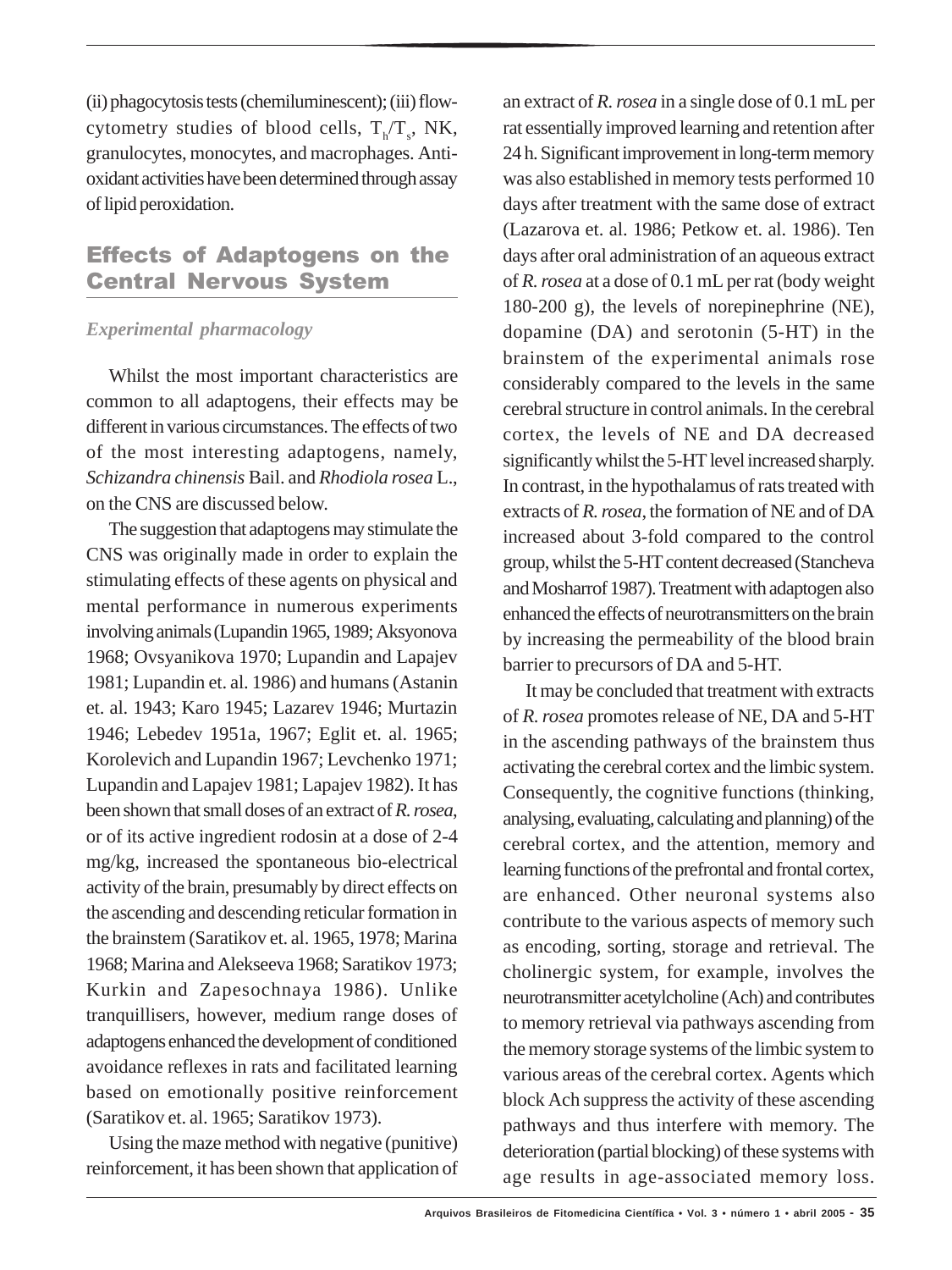Treatment with extracts of *R. rosea* can reverse this type of block (Brown et. al. 2002) and may prevent or ameliorate some age-related dysfunction in these neuronal systems.

With respect to preparations from *S. chinensis*, initial experiments with frogs indicated that the plant contains a unique group of stimulators which do not have direct anti-hypnotic effects on the CNS (unlike phenamine, caffeine etc) (Lazarev 1946). Schizandra extract induced a relative decrease in reflector activity of the spinal cord in frogs which was more prolonged than the excitation induced by other chemicals (Zhestyanikov 1945). The anti-narcotic effect of Schizandra extract became clear following experiments in which the spinal cord of a frog was preliminary suppressed by ethanol: however, the active components in the Schizandra extract delayed, but did not prevent, the narcotic effect of ethanol (Zhestyanikov 1945; Lazarev 1946). Similar effects have been observed in experiments on rabbits: in this case the chloral hydrate-suppressed reflex could be eliminated by a fatty oil extract of seeds of *S. chinensis* (Kuznetsova 1958).

Schizandra preparations show significant effects on processes of excitation and inhibition in the higher brain structures and in the spinal cord of experimental animals: such effects are: (i) an increase in spinal reflexes and motor activity of the part of the body innervated with the CNS in dogs (Pozdnyakov 1945; Lupandin and Lapajev 1981); (ii) a decrease in the latent period of reflex in frogs (Pozdnyakov 1945; Zhestyanikov 1945; Lazarev 1946; Lebedev 1951b; Kuznetsova 1958; Lupandin and Lapajev 1981), in rabbits (Voyevodina et. al. 1952; Kuznetsova 1958), and in dogs (Yefimova et. al. 1954, 1955); (iii) a widening of the range of assimilation of rhythms by the cerebral cortex (Sorokhtin and Minut-Sorokhtina 1958); elimination of the inhibition of bio-electrical activity of the cortex and sub-cortical structures induced by berbamyl, chloral hydrate or aminazine (Volicer et. al. 1966a); (iv) prevention of the narcotic effect induced by sodium amytal in rats - the effect was stronger when a seed extract of *S. chinensis*

was administrated 0.5 h before the amytal compared with treatment where the extract was given at the same time as, or after, the administration of amytal (Petkov 1956).

It has been suggested that Schizandra preparations can have a stimulating effect on the CNS by increasing the excitability of the neuronal cells, intensification of excitation processes and other events (Lazarev 1946; Lupandin and Lapajev 1981): treatment with Schizandra extract also induces sleeplessness (Pozdnyakov 1945). A dosedependent reversal effect on conditioned reflexes in dogs has been observed: in low doses, Schizandra extract has a stimulatory effect improving the conditioned reflex activity, but in higher doses it exerts a negative effect on the higher nervous activity of dogs disturbing the complex conditioned reflex activity (Voyevodina et. al. 1952). The petroleum ether extract of the fruits of *S. chinensis* mainly effects the cholinergic system, and this effect is biphasic: small doses decrease the threshold for nicotine convulsions, potentiate the anti-diuretic effect of nicotine and the effect of carbachol on intestinal motility, whereas higher doses have a cholinolytic effect. In contrast to other psychomimetic substances, Schizandra extract does not antagonise the effects of reserpine (catalepsy, eyelid ptosis, thiopentone anaesthesia in mice) but can even enhance the effects (Volicer et. al. 1965, 1966b).

It has been shown that schizandrin is the main active principle of *S. chinensis*: this compound may: (i) stabilise the bio-electric activity of the cerebral cortex at a dose of 1 mg/kg whilst showing an activating effect at doses of 2-3 mg/kg; (ii) directly excite upraised activating system at a dose of 2-3 mg/kg; (iii) recover the bio-electric activity of the cerebral cortex which has been suppressed by chloral hydrate, berbamine or aminazine at doses of 5-10 mg/kg; (iv) increase spinal reflexes in rabbits and decerebrated cats (Lebedev 1967); (v) inhibit development of new conditioned reflexes in mice; (vi) enhance the convulsive effect of corazole and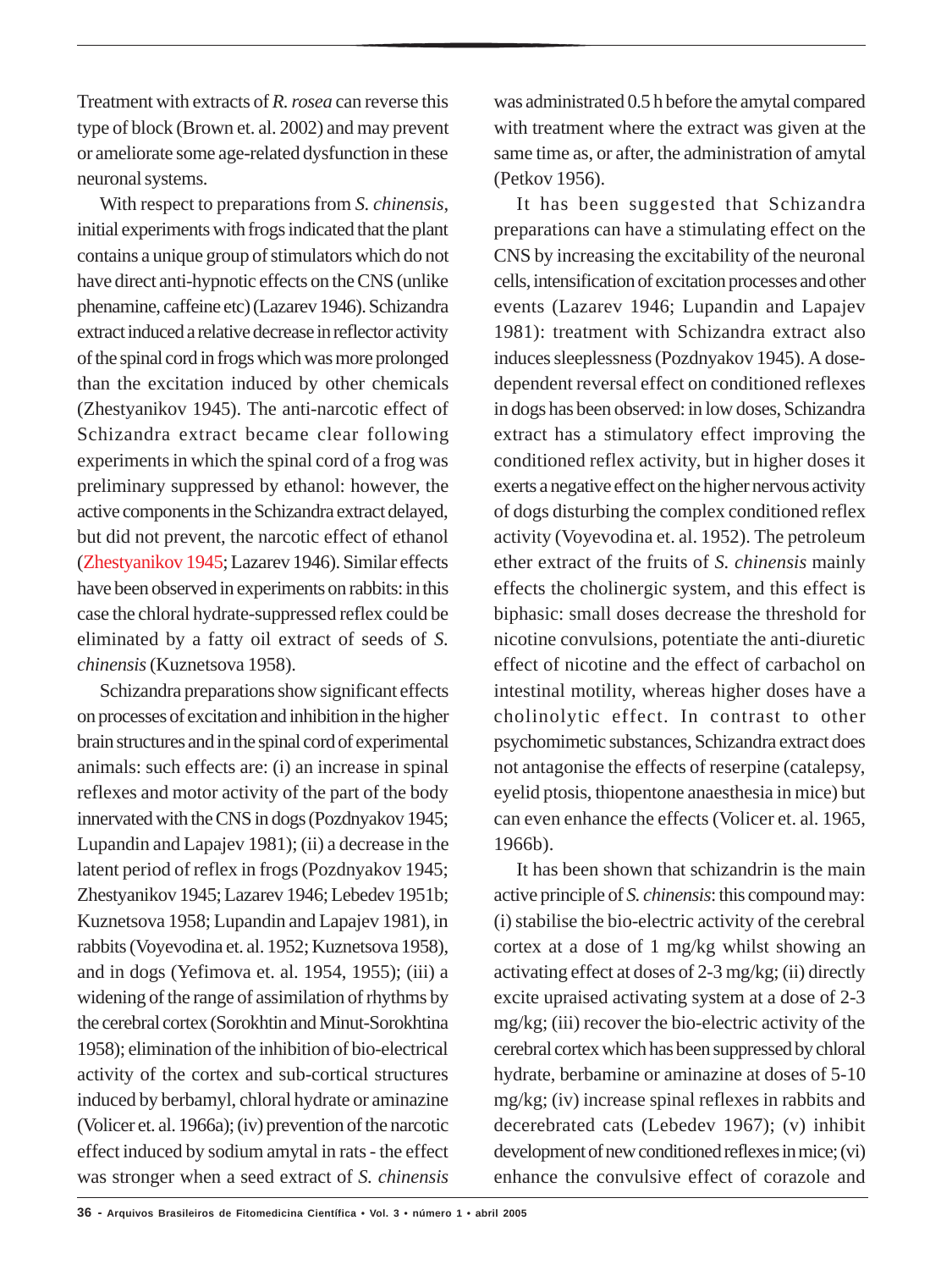strychnine; and (vii) extend the duration of hexenal and chloral hydrate induced sleep in mice (Lebedev and Kamilov 1966).

## **Inhibition of inactivation of catecholamines (catechol-0-methyl-transferase; COMT) in adrenergic synapses.**

A principal hypothesis concerning the mechanism of action of the active principles of *S. chinensis*, i.e. the lignans, involves the inhibition of COMT, an enzyme which, along with monoamine oxidases, inactivates catecholamines. Inhibition of COMT results in an increase in duration of activation of the adreno-receptors: exhaustion of the catecholamine deposit does not occur, and the release of catecholamines from nerve endings of the sympathetic nervous system decreases (Lupandin and Lapajev 1981; Lupandin 1991). However, this hypothesis is not supported by incontrovertible evidence since much of it is indirect.

One finding is that Schizandra preparations interact with known competitive and non-competitive inhibitors of COMT (i.e. apomorphine and pyrogallol) in experiments involving mice with apomorphine-induced hypothermia and increased duration of stereotypic movements (Lupandin and Lapajev 1981). The lignans in Schizandra extract increased significantly the apomorphine-induced duration of stereotypic movements of mice particularly after administration of precursors of catecholamines (i.e. L-DOPA) (Lupandin 1989). A second piece of evidence is based on the observation that COMT inhibitors increase the sensitivity of the organism toward catecholamines: it has been found that the  $LD_{50}$  of epinephrine is lower in mice treated with Schizandra extract (Lupandin and Lapajev 1981). However, no reports are available concerning the effect of Schizandra extract on the biosynthesis of catecholamines or on COMT activity. It has only been reported that the concentration of catecholamines is not changed in brains of animals following administration of Schizandra preparations (Volicer et. al. 1966b).

## **Effects of schizandrol A on monoamine neurotransmitters in the CNS.**

It has been shown that schizandrol A (a lignan present in Schizandra extract) exerts inhibitory effects on the CNS. For the purposes of elucidating the mechanism of this inhibition, the concentrations of monoamine neurotransmitters and their metabolites in rat brain and the effects of schizandrol A on some receptors were determined by ion-pair reversedphase liquid chromatography using electrochemical detection and a competitive binding assay. In the neurotransmitter studies, significant elevations of DA and its metabolite dihydroxyphenylacetic acid (DOPAC) in striatum, and DA in hypothalamus, were observed after interperitoneal administration of 50 or 100 mg/kg of schizandrol A. However, the receptor binding experiments showed that schizandrol A had no affinity for dopamine D1 and D2 receptors, serotonin receptors, or alpha 1- and alpha 2 adrenergic receptors, and it did not affect the binding of DA to dopamine D1 or D2 receptors. These results indicate that the inhibition exerted by schizandrol A on the CNS may be related to the DA system, and the increase of DA turnover has nothing to do with dopamine receptors. The concentrations of the NE metabolite 3-methoxy-4-hydroxyphenylglycol (MHPG) and the serotonin metabolite 5 hydroxyindole acetic acid (5-HIAA) showed changes in rat striatum and hypothalamus after treatment with schizandrol A, but NE and serotonin levels themselves were unaffected (Zhang and Niu 1991).

#### *Studies on healthy subjects*

## **The stimulating effect on working capacity and mental performance.**

An initial study on healthy subjects (33 marines) showed that, compared with a control group (given a German chamomile decoction), a Schizandra extract did not have any anti-hypnotic effects unlike other stimulants (i.e. phenamine, caffeine) (Lazarev 1946).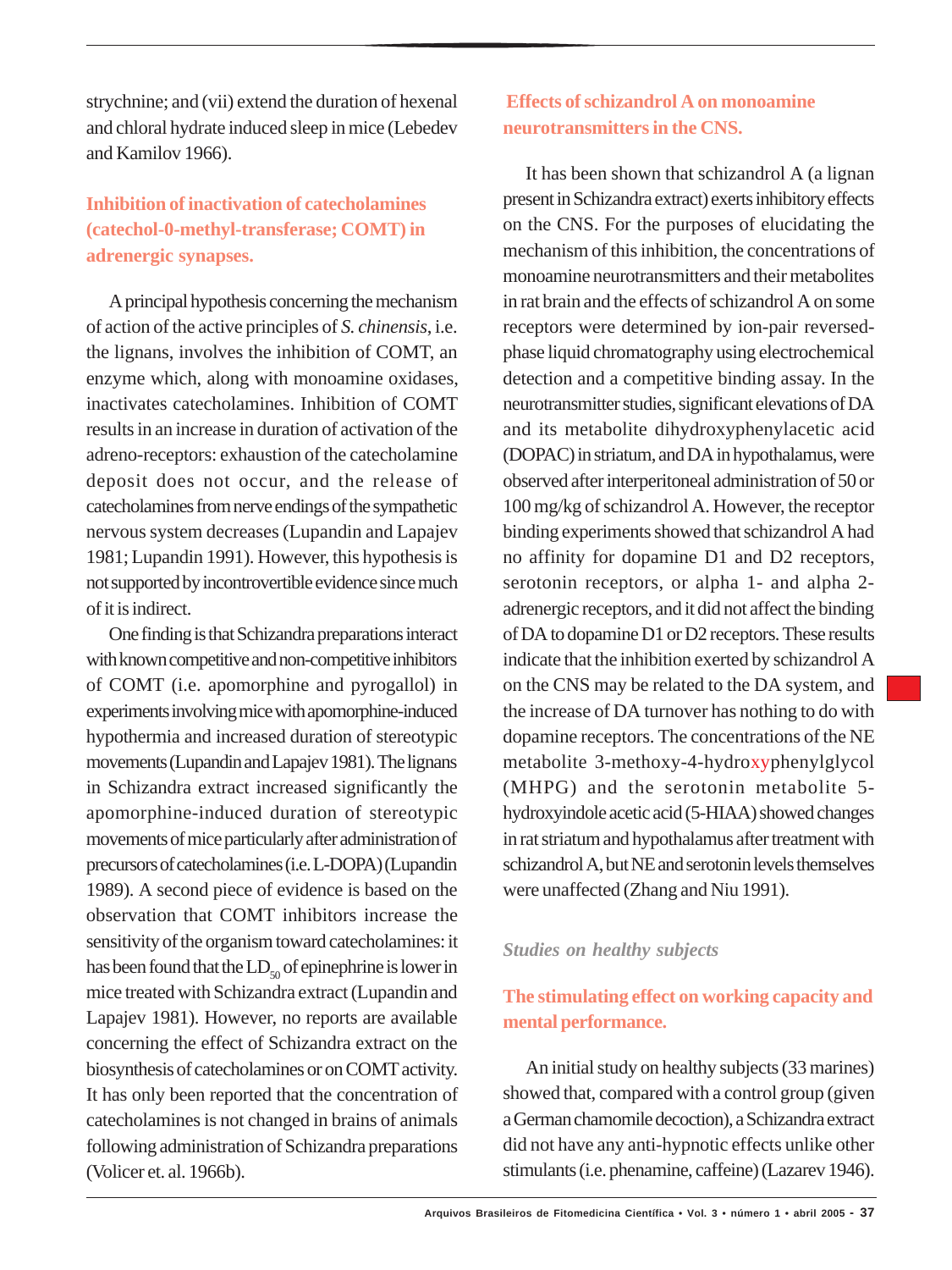However, Schizandra extract can induce a reduction of chronaxy as demonstrated by experiments on neuro-muscular excitability in 13 healthy subjects (Yefimov and Vlasova 1945).

In a case report on the effects of Schizandra extract on excitation and inhibition of reflexes in post-traumatic encephalopathia, it was suggested that the positive therapeutic effect of the preparation was due to the correction of imbalance in excitation and inhibition of reflexes (Markova and Samoilova 1954).

Following ingestion of capsules containing powdered seeds of *S. chinensis*, the stimulating effect commenced within 2 - 2.5 h, increased to a maximum value at 3.5 h and disappeared in 5.5 h (Kokhanova et. al. 1950). A more pronounced tonic effect was observed in fatigued subjects who were subjected to ergographic tests whilst sawing wood (for 5 min with a frequency of 45 movements/min): according to the Dubua test, working capacity was increased from 27.5 kg/m (control) up to 77 kg/m in the treated group (Kokhanova et. al. 1950). Long-term treatment with seeds of Schizandra (1g/day) was effective only for the first 10 days (Kokhanova et. al. 1950; Yefimova et. al. 1954).

A comparative study involving highly qualified athletes (62 oarsmen) and non-trained subjects (58 soldiers) showed that Schizandra extract (at a dose of 2 g/day) increased PWC<sub>170</sub> (step ergometric test) in both groups: however, whilst the increase was observed in the first few days of the study in the nontrained subjects, in the athletes the increase was obvious only after 7 or more days of drug uptake (Lupandin 1990).

Schizandrin increased the working capacity of 20 year-old athletes running over a distance of 3000 m. In all tested doses (5, 10 and 20 mg) the stimulating effect of schizandrin was of the same magnitude as that of phenamine, and the average running time (1 min 42 s;  $n = 129$ ) of the treated group of athletes was remarkably better than that of athletes of the control group treated with placebo (glucose) (Lebedev 1967, 1971).

Extremely promising positive effects of Schizandra extract on adolescents working in a factory environment have been reported (Yefimov and Vlasova 1945), with opposite effects, at the same dosage, on the negative factors (suppressed muscular activity, depression and sleepiness) experienced in high temperature workshops.

A single dose of Schizandra tea produced a tonic effect in sailors ( $n = 200$ ) keeping watch for at least the first 7-10 days of daily treatment. However, following 2-3 weeks of continuous use of the tea, some subjects developed sleeplessness, excitability and low general well-being. These negative side effects could be eliminated by interruptions with black tea (Grigorenko and Berdyshev 1988).

In a duplicated set of experiments involving telegraph operators between the ages of 21 and 24 years  $(n_1=20, n_2=23)$  it was shown that single doses of Schizandra extract (10% in 70% ethanol; 30 mL) and schizandrin (5, 10 and 20 mg) prevented exhaustion-related errors in Morse-broadcasting at maximum speed for 5 min: the frequency of errors in the control groups (given a placebo of either glucose or 70% ethanol) was 130% whilst errors in the treated groups were 84-103% (errors in the first control test were normalised at 100%). Similar results were obtained with Ginseng and phenamine: however, the latter produced an effect of excitation which increased speed but not performance (Lebedev 1967).

The effects of Schizandra extract on the mental working capacity in humans was studied by a method of text correction in which fatigue decreased the accuracy but not the speed of work (Lebedev 1951a,b). Examination of students (n=59) taking powdered seeds of *S. chinensis* showed an improvement in work in 38 subjects (65%), with an increase in the amount and an improvement in the quality of correction in 17 subjects, an improvement only in the quality of correction in 14 subjects, and an increase only in the amount of work performed in 7 subjects (Kochmareva 1958). Further screening of six constituents isolated from the extract using this test (n=20; each subject tested with all compounds)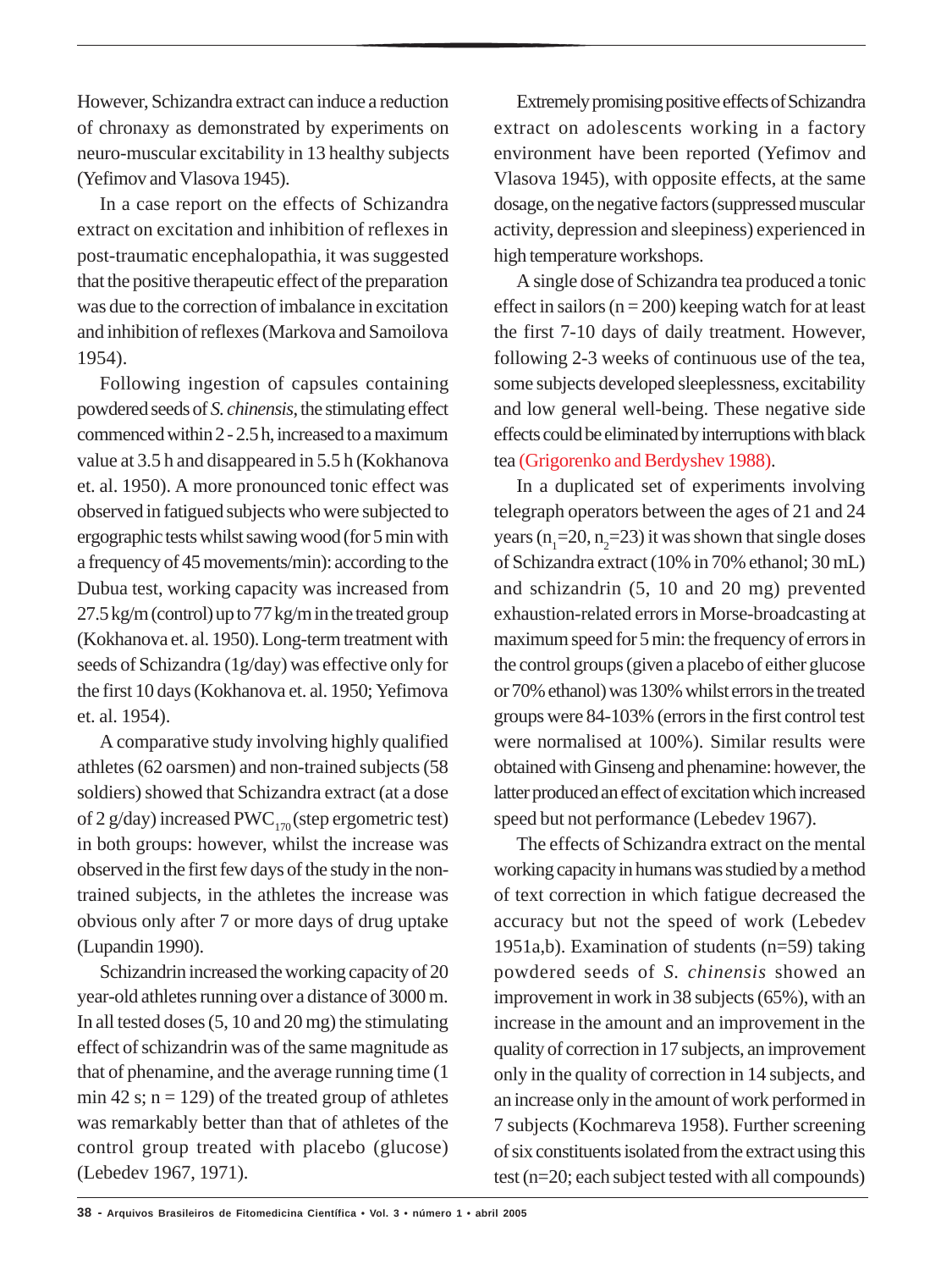showed that schizandrin was the most active substance. At a dose of 3.6 mg, schizandrin prevented exhaustion-related errors in text corrections by human subjects: the errors in the control group (with placebo) were 228%, whilst the errors in the group treated with schizandrol were 95% (errors in the first control test were normalised at 100%) (Lebedev 1951a,b, 1967).

A comparative study of Schizandra extract and other adaptogens (Eleutherococcus, Aralia, Echinopanax and saparal) on the functional state of helicopter crews (665 observations on 87 pilots, navigators, mechanics and radio-operators; 15 subjects in each group) has been carried out. The subjects took the test preparation (or a placebo) at a dose of 1 mL twice a day for 10 days and were tested before a flight and 5-15 min, 1 h and 3 h after landing. The psycho-physiological state of each subject was evaluated by seven tests including assessment of dynamic tremometry, sensomotor response, memory and attention performance. None of tested adaptogens prevented the decrease in functional state which was recorded immediately after landing, however, they were effective in speeding up the restoration and elevation of the basal level of this functional state (Gubchenko and Fruentov 1986). The most effective adaptogen was Aralia, whilst the least effective was Schizandra.

Rodelim (a fixed combination of standardised extracts of *S. chinensis, Eleutherococcus senticosus* Maxim and *R. rosea*), when applied in repeated or single-dose format, has been shown to increase significantly the mental working capacity of healthy volunteers (computer operators on night duty at the Department of Systems of Life Activity Provision, Rescue and Protection on Aircraft; n=60) in experiments which simulated long monotonous activity inducing fatigue (Vezirishvili et. al. 1999; Roslyakova et. al. 2000). The assessment of the effect of rodelim was based on a study of the psychoemotional and psycho-physiological states, the professional and mental working capacity, and the cardiovascular system. Methods of evaluation

included mathematical analysis of the cardiac rhythm, computer tests, questionnaires and psychophysiological tests, ophthalmologic examination, and medical tests (heart rate, ECG and respiration parameters, blood pressure, etc). Rhodelim has been recommended for increasing mental and physical performance and working capacity under high load such us long work periods with computers, night duty, monotonous activity, etc (Vezirishvili et. al. 1999; Roslyakova et. al. 2000).

The effect of a repeated low-dose treatment (170 mg/day) of a standardised extract (SHR/5: standardised to 3% rosavin and 0.8% salidroside; Swedish Herbal Institute, Goteborg, Sweden) of *R. rosea* rhizome (RRE) on fatigue during night duty amongst a group of 56 young, healthy physicians was investigated in a double-blind placebo-controlled randomised cross-over study. The effect was measured in terms of total mental performance calculated as a total fatigue index: the tests chosen reflected an overall level of mental fatigue, involving complex perceptive and cognitive cerebral functions such as associative thinking, short-term memory, calculation, ability to concentrate, and speed of audiovisual perception. These parameters were tested before and after night duty during three periods each of two weeks, namely, (i) a test period of one RRE/ placebo tablet daily; (ii) a wash-out period; and (iii) and a period of one placebo/RRE tablet daily, in a double-blind cross-over trial. A statistically significant improvement in the results of 5 different tests measuring perceptive and cognitive cerebral functions was observed in the RRE group during the first two week period and no side effects were reported. These results suggest that RRE can reduce general fatigue under certain stress conditions (Darbinyan et. al. 2000).

Spasov and co-workers compared the effects of an *R. rosea* extract (SHR-5; 100 mg/day) with placebo in a double-blind 20-day study of Indian medical students (n=60) studying in Russia during their final exam period. Despite the low dosage, investigators found significant improvements in general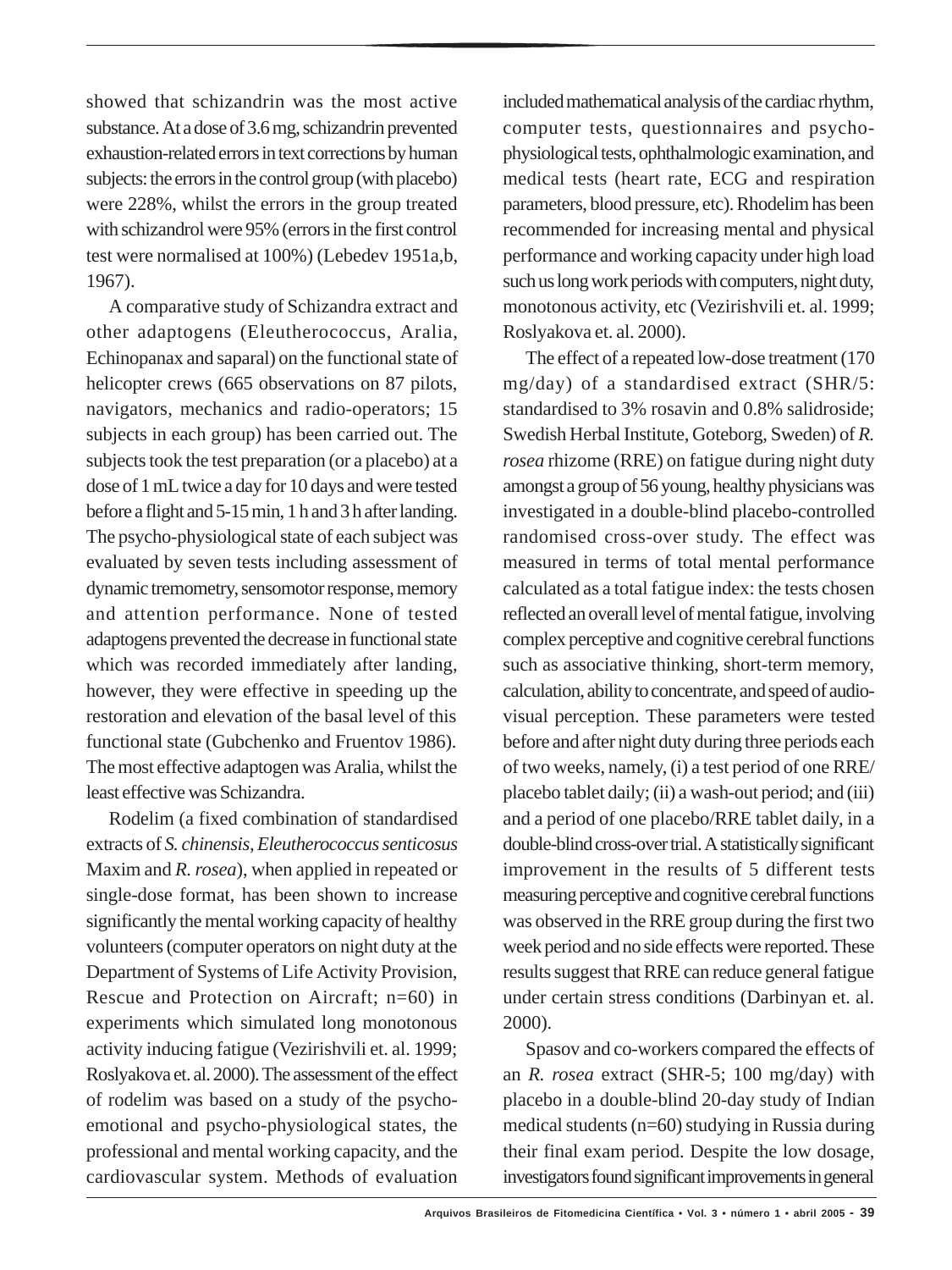well-being, physical fitness, mental fatigue, final exam grades, and coordination, but not in some aspects of cognitive functioning, in students taking SHR-5 compared those taking the placebo.(Spasov et. al. 2000a,b).

A randomised, double-blind, placebo-controlled, parallel-group clinical study with an extra nontreatment group, was performed on cadets in order to measure the effect of a single dose of standardised SHR-5 extract on the capacity for mental work against a background of fatigue and stress. An additional objective was to investigate a possible difference between two doses, one dose being chosen as the standard mean dose in accordance with wellestablished medicinal use of the extract as a psychostimulant/adaptogen, the other dose being 50% higher. Various physiological parameters, e.g. pulse rate, systolic and diastolic blood pressure, were also measured. The study was carried out on a highly uniform population comprising 121 cadets aged from 19 to 21 years, and all groups were found to have very similar initial data, with no significant differences in any of the parameters. The study showed a pronounced anti-fatigue effect of SHR-5 as determined by a defined anti-fatigue index ratio (AF1). The verum groups (treated with 2 and 3 capsules, respectively) showed mean values for AF1 of 1.0385 and 1.0195, whilst the mean AF1 for the placebo group was 0.9046. Statistically the results were highly significant ( $p < 0.001$ ) for both dosage groups compared with the control groups, although no significant differences between the two dosage groups were observed. There was a possible trend in favour of the lower dose in the psychometric tests, but no such trend was found in the physiological tests (Shevtsov et. al. 2003).

In a double-blind placebo-controlled study of 60 foreign students at a Russian high school, administration of an extract of *R. rosea* (rodaxon: 660 mg/day) resulted in an increase in physical (velergometric) work capacity, coordination, kinesthetic sensitivity, and general well-being along with a decrease in psychic fatigue and situational anxiety (Spasov et al. 2000a,b): unfortunately, this study provides no information on the amount of *R. rosea* in the rodaxon preparation.

#### *Clinical pharmacology*

An excessive basal and/or stress-responsive activity of the stress system is associated with increased arousal or anxiety, increased blood pressure, gastrointestinal dysfunction, and immune suppression (Chrousos et. al. 1995). Both the HPA axis and the SAS system appear chronically activated in melancholic depression which is characterised by hyperarousal (anxiety) and suppression of feeding and sexual behaviour (anorexia, loss of libido), and an excessive and prolonged redirection of energy with tachycardia and hypertension as classic manifestations of the generalised stress response. Chronic activation of the HPA axis has also been shown in other conditions such as anorexia nervosa, panic anxiety, obsessive-compulsive disorder, chronic active alcoholism, alcohol and narcotic withdrawal, excessive exercising, malnutrition, and in sexually abused girls.

On the other hand, chronically decreased basal stress-responsive activity of the stress system is associated with decreased arousal, sub-optimal physical and mental performance, and a decreased feeling of well-being. Seasonal depression in the dark months of the year, in the postpartum period, in chronic fatigue and in fibromyalgia syndromes represent this state, and under these conditions CRF secretion is decreased, and symptoms such as increased appetite and weight gain, somnolence and fatigue are often observed (Chrousos and Gold, 1992).

#### *Rhodiola rosea L.*

#### **Asthenia and psychiatric disorders**

In 1969 the Pharmacological Committee of the Ministry of Health of the USSR recommended the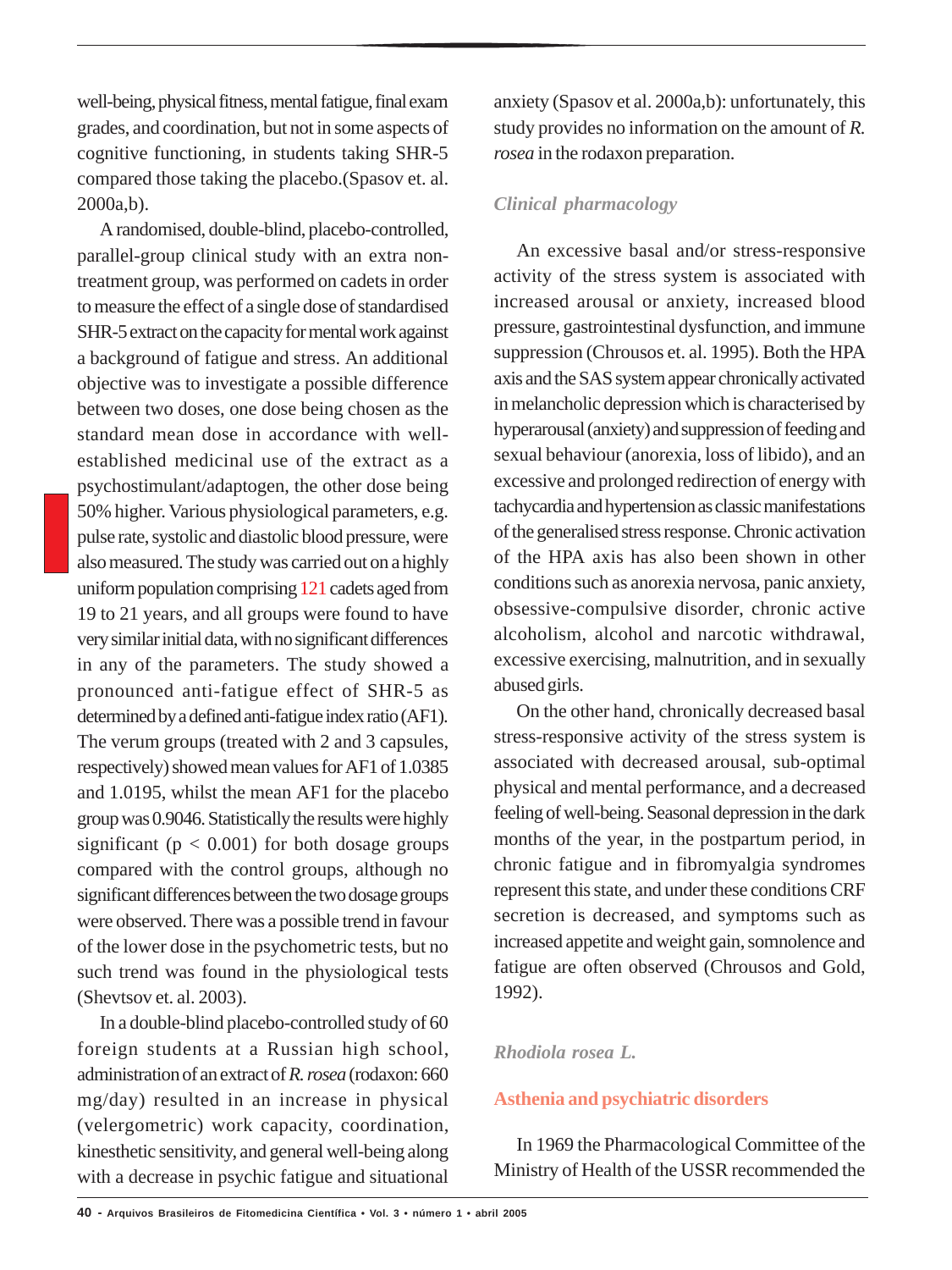medicinal use and the industrial production of a liquid extract of *R. rosea*. Through order number 933, October 13, 1975, the Ministry of Health of the USSR registered the preparation (No. 75/933/14) and allowed its production for medical use under the name of Rhodiola extract, liquid. Its curative effect was tested in 53 healthy subjects and in 412 patients with neuroses, vascular dystonia, hypotension, schizophrenia with remissions of asthenic type and asthenia syndromes of functional and organic genesis. The Rhodiola extract was prescribed in a dose of 5-25 drops in a quarter of a glass of water 3 times a day, 15-30 min before meals. The duration of the therapy was individually determined and varied from 10 days to 4 months.

During the first stages of the clinical studies the therapeutic dose of Rhodiola extract was verified. It was found that an increase in the dose to 30-40 drops induced high irritability, insomnia, unpleasant sensations in the heart region and, finally, the signs of ultimate inhibition in some patients on the second and third days of the therapy. Owing to its psychostimulating and adaptogenic properties, Rhodiola extract was found to be a valuable medicine for essentially healthy people with some tendency to asthenisation when they were performing tasks requiring high mental exertion (Krasik et. al. 1970a,b). Asthenisation was manifest in their reduced working capacity, difficulties in falling asleep, poor appetite, irritability and headaches. Similar symptoms were frequently observed in these subjects after intensive work requiring high levels of mental exertion. However, these asthenic symptoms developed without psychogenia and were not accompanied by a complex of disorders when neurasthenia could be diagnosed.

With respect to asthenia prophylaxis, 27 essentially healthy students, doctors and scientific workers of age 19-46 years were prescribed Rhodiola extract (5-10 drops) in the morning, or in the morning and afternoon, for 2-3 weeks starting a few days before periods of intensive mental work and during the whole period of considerable mental exertion (for example, examination sessions for students, commencement of

work on a project, etc). In all cases, therapy with Rhodiola extract for several days in succession prevented asthenic decompensation when the subjects were carrying out work requiring long intensive mental activity.

The positive therapeutic effect of Rhodiola extract was also observed in patients with pronounced asthenia states of different genesis (Krasik et. al. 1970a,b). Patients (128) of ages 17-55 year (53 females and 75 males) were treated with the extract and as a result clinical symptoms of the asthenia syndrome (i.e. general weakness, reduced working capacity, low memory, increased diversity, irritability, headaches, insomnia, autonomic dysfunctions) improved considerably or disappeared completely in 81 patients (64%). Subjective improvement of the state of patients was confirmed by the results of a psychological examination and the increase in their working capacity. The therapeutic effects of Rhodiola extract on asthenic states caused by psychogenic and somatogenic reasons [mainly neurasthenia (82%) and asthenia convalescents after somatic and infectious diseases (80%)] were the most pronounced: for example, patients in a state of asthenia after influenza felt less tired and sleepy during the day, felt less flaccid, and showed improved mental and physical working capacity by the third day of therapy with Rhodiola extract. Patients receiving this treatment could concentrate their attention much better and their headaches were reduced or disappeared. Whilst the therapeutic effect of Rhodiola extract on asthenic states of purely organic genesis was not revealed, this does not apply to traumatic cerebrasthenia with a duration of the disease of up to 5 years: in such cases, Rhodiola extract not only reduced or eliminated general weakness and fatigability, but clearly facilitated the normalisation of the autonomic functions in this group of patients (in 67% of cases).

The administration of Rhodiola extract within a complex supportive therapy is totally justified as such a combination can improve and stabilise remissions of an asthenic type in schizophrenia patients. Therapy for such patients should continue for at least 1-2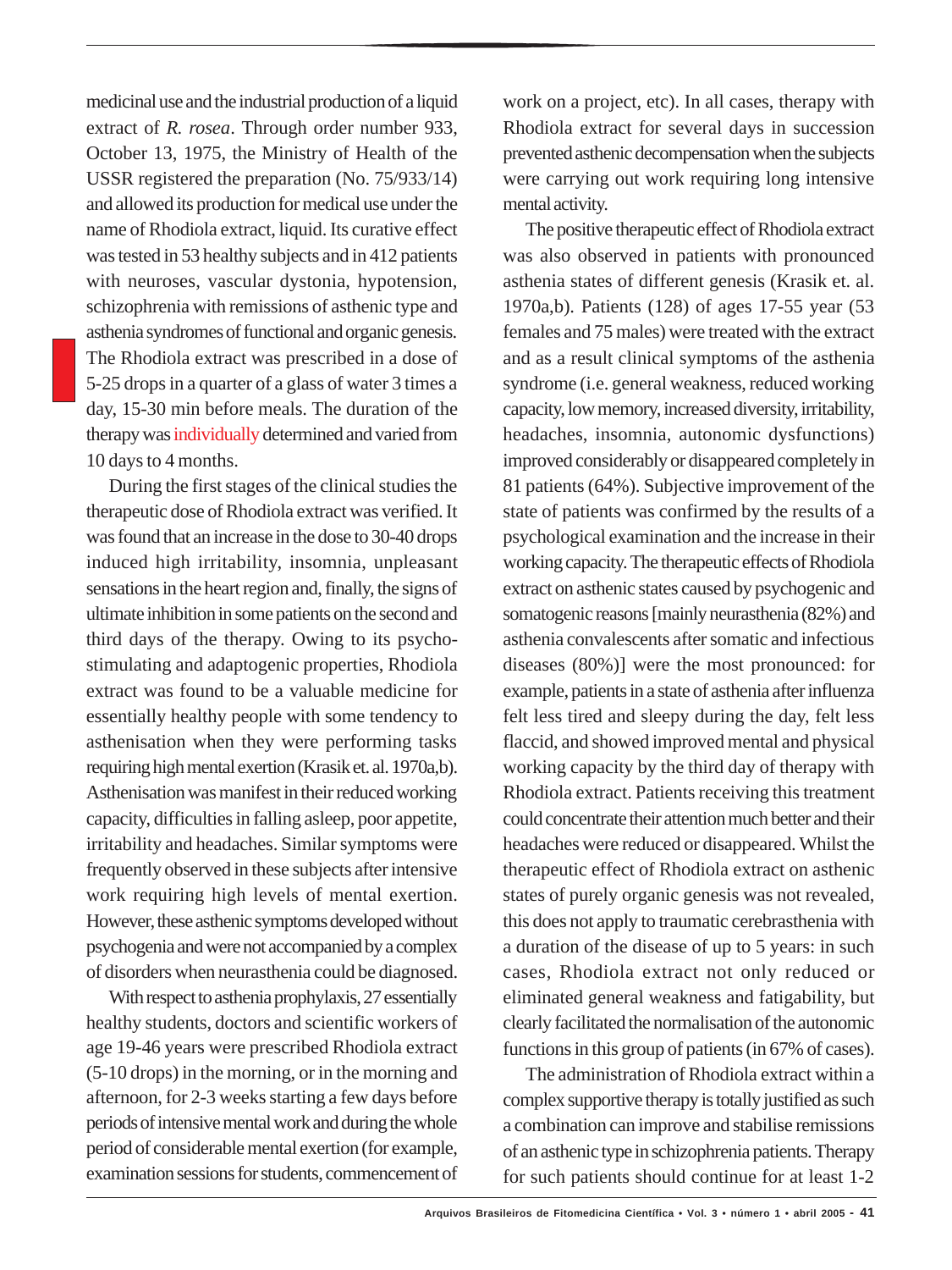months. Catamnestic observations showed that the most pronounced therapeutic effect was achieved in patients with periodic and paranoid (with coat-like development) forms of schizophrenia in a state of remission of the asthenic type. This was manifest in the reduction of flabbiness, the broadening of interests, and an increase in the productivity of the mental and physical work of the patients: patients also reported that they felt more energetic (Saratikov and Krasnov 1987).

Clinical studies of the dynamics of the reverse development of asthenic symptoms showed that Rhodiola extract was able to sooth or eliminate depressive and hypochondriac symptoms frequently accompanying or included in the asthenic complex of symptoms in cases of astheno-depressive and astheno-hypochondriac states of different nosology, including schizophrenia. When asthenia was combined with paranoid suffering or deep emotional changes, Rhodiola therapy had no effect.

Similar results were obtained by Mikhailova (1983) in a clinical patho-psychological study of the efficacy of Rhodiola extract in 58 patients with asthenia of exogenous organic genesis. The preparation was prescribed in doses of 15 and 25 drops, 3 times a day for a month (some of the patients took the preparation for up to 4 months). General weakness, the feeling of being worn out in the morning, high fatigability, and hypersomnia during the day (without disturbance of the following night's sleep) either disappeared or became considerably reduced when Rhodiola extract was taken at a dose of 15 drops. Typically, no side effects were observed after this dose: in only one patient (out of 28) was sleep disturbed, and anxiety and internal restlessness appeared at the third week of the therapy. In this case, the dose was reduced to 6 drops twice a day and the adverse symptoms immediately disappeared. Sleep improved during this therapy for most of the patients (39 out of 58) with pre- and intra-somnia disorders (i.e. difficulties in falling asleep accompanied by hallucinations; waking up during the night) reduced. It should be mentioned, however, that both sleep

normalisation and reduction of other asthenic symptoms depended on the level of these disorders and the depth of the pathological process resulting in the development of the asthenic syndrome.

During treatment, the reduction in asthenic symptoms was accompanied by the improvement of the patient's mood in most of cases. Patients became more sociable and active, and their level of motivation increased indicating, evidently, that the preparation had a thymoanaleptic effect. As a rule, the ability to concentrate active attention improved, the redistribution of attention became easier, and memory also improved in these patients. During the second and third weeks of therapy, patients reported a decrease in their sensory excitability, i.e. loud sounds and bright lights did not induce irritation, headache or the feeling of heaviness in the head, all of which symptoms had been observed before the treatment. Headaches in most of the patients with asthenic syndrome were caused by intracranial hypertension: in this aspect, it is important to note that on the seventh to ninth days of treatment the authors observed more frequent urination in parallel with a reduction in heaviness of the head, and a reduction of intensity, frequency and duration of headaches. Thirty patients took Rhodiola extract at a dose of 25 drops, 3 times a day: usually, the positive effects of the preparation were observed faster in these patients, but in some patients blood pressure increased and this was accompanied by squeezing pains in the heart region, and retrosternal pain radiating into the left arm and scapula was observed during the second and third weeks of treatment. Typically, such pains developed in patients with a tendency to coronary spasms and unstable blood pressure. More recent results of Mikhailova (1983) showed a good therapeutic effect with high doses of Rhodiola extract (30-40 drops; 2-3 times a day) in patients with the asthenic syndrome and a reduction in the symptoms of muscular weakness, high fatigability, continuous flabbiness, hypersomnia, low level of motivation, and apathy, with stable arterial hypotension prevailing in the structure of the syndrome. As soon as a reduction in the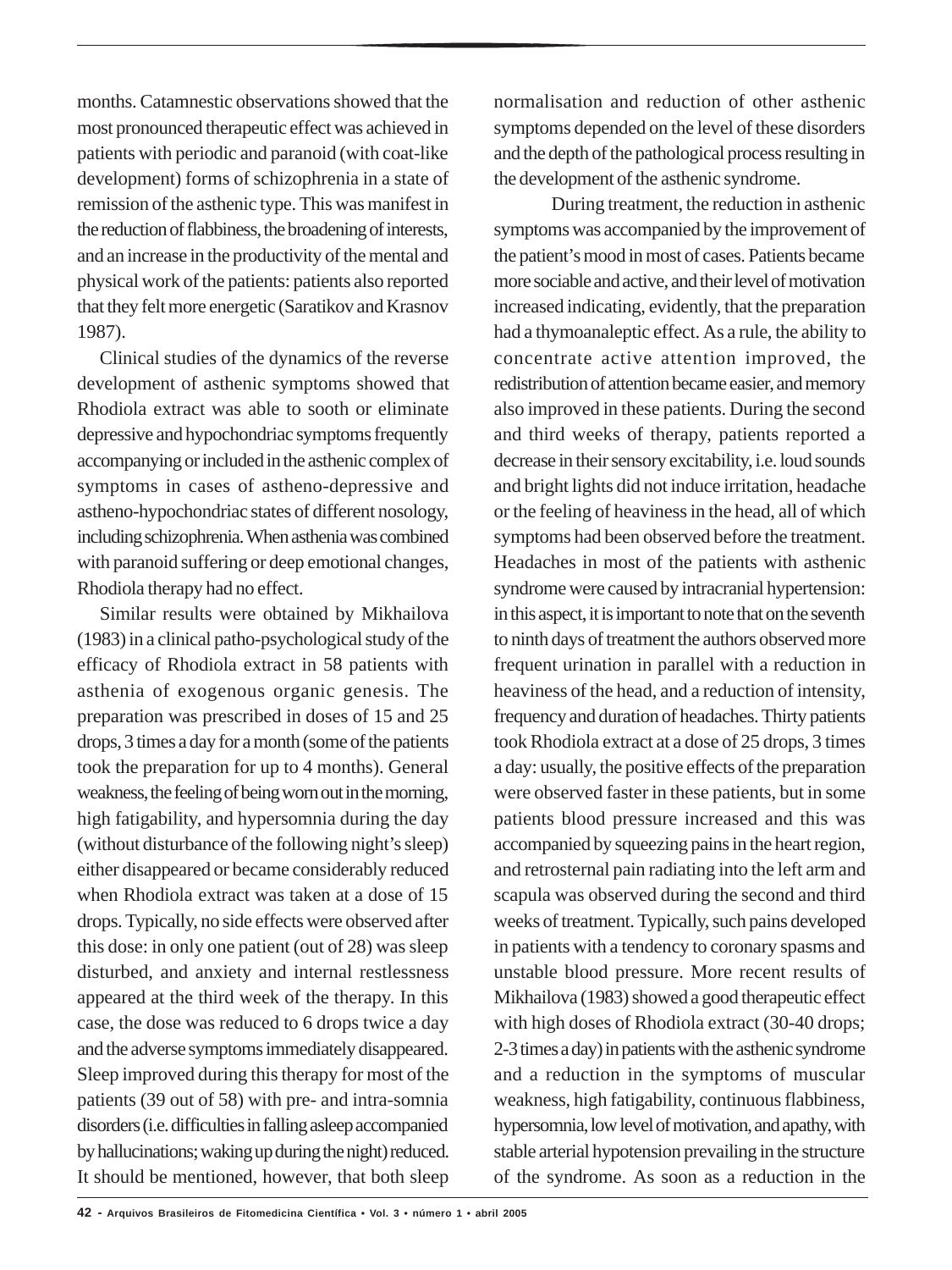asthenic symptoms is achieved, the dose of the extract should be reduced to 15-20 drops (for 2-3 months in the morning and during the day).

Studies carried out in 1981-1986 by Sudakov and co-workers (Sudakov et. al. 1986) also showed that Rhodiola extract has a positive effect on patients with nervous and/or mental disorders of exogenous-organic genesis. The maximum therapeutic effect was observed in cases of post-traumatic and vascular disorders of the brain in the initial stages of development of nervous mental disorders and in persons of mental and creative professions with slightly pronounced psychopathic-like and mnestico-intellectual disorders. In cases of pronounced patho-characterological disorders of an explosive or hysterical type, Rhodiola preparations should be prescribed in combination with tranquillisers and anti-depressants. In such cases the positive therapeutic effect of Rhodiola extract is the result not only of stimulating action, but of also of the prevention or reduction of development of side effects associated with treatment with tranquillisers and anti-depressants. The combination of Rhodiola extract with nootropic preparations (nootropil, pyracetam) was found effective in patients with pronounced mnesticointellectual disorders. Rhodiolatherapy of patients with explosive and euphoric types of organic dementia showed low effectiveness, and if paranoiac disorders and symptoms of alcoholism were present in the structure of the nervous-mental disorders, the state of such patients became worse, and disorganisation of the mechanisms of social adaptation were observed later.

The use of Rhodiola extract in combination with anti-depressants in the therapy of depressive states of different genesis (Brichenko et. al. 1986) reduced the length of stay of such patients in hospital. The reduction of affective and motor components of the depressive triad, the increase in general activity, intellectual and physical productivity, and even a decrease in side effects induced by tricyclic anti-depressants, were observed with this combined therapy.

Rhodiola extract was successfully used in the alleviation of side effects after psychotropic therapy in schizophrenic patients (Krasik et. al. 1970a,b). The preparation was prescribed in high doses (25-40 drops; 2-3 times a day) to 31 patients with pronounced clinical symptoms of extrapyramidal syndrome resulting from therapy by neuroleptics: the duration of the treatment was 1-1.5 months. Nineteen patients took Rhodiola extract in addition to romparkin, as this preparation alone failed to eliminate or soothe the clinical symptoms of the side effects in this group of patients. Rhodiola extract had the most pronounced therapeutic effect on symptoms of Parkinsonism, asthenia and hypotension within the akinetohypotensive and akinetohypertensive syndromes.

The pronounced therapeutic effect of Rhodiola extract has also been observed in a study of 65 patients with various forms of neuroses (Saratikov et. al. 1965). Apart from routine clinical examinations, the state of the higher nervous activity was tested in these patients with the help of a verbal test and conditional motor reflexes with verbal reinforcement. Before treatment, the patients complained of insomnia, high irritability and various somatic disorders. The results of the verbal tests showed that the latent period of verbal reactions in most of the subjects was long - up to 1.8-6 s (the normal period being 1.5 s). Polyphrasia, primitive answers, perseverations, refusals, and exhaustion of verbal reactions were observed by the end of the test. The results of the motor-verbal test showed that, before the treatment, two thirds of the patients had weakness of inhibitory and excitation processes in the cerebral cortex. In some patients, the mobility of the inhibitory process was disturbed and this was manifest in difficulties of differentiation development. After a course of therapy with Rhodiola extract (10 drops; 3 times a day for 10 days) both excitation and inhibitory processes intensified and their mobility became normal. Further, conditional motor reflexes were developed, their value and stability increased, the latent period reduced, concentration improved and generalisation of cortical excitation was limited, differentiation to positive and negative stimuli were more readily developed, and the interaction of both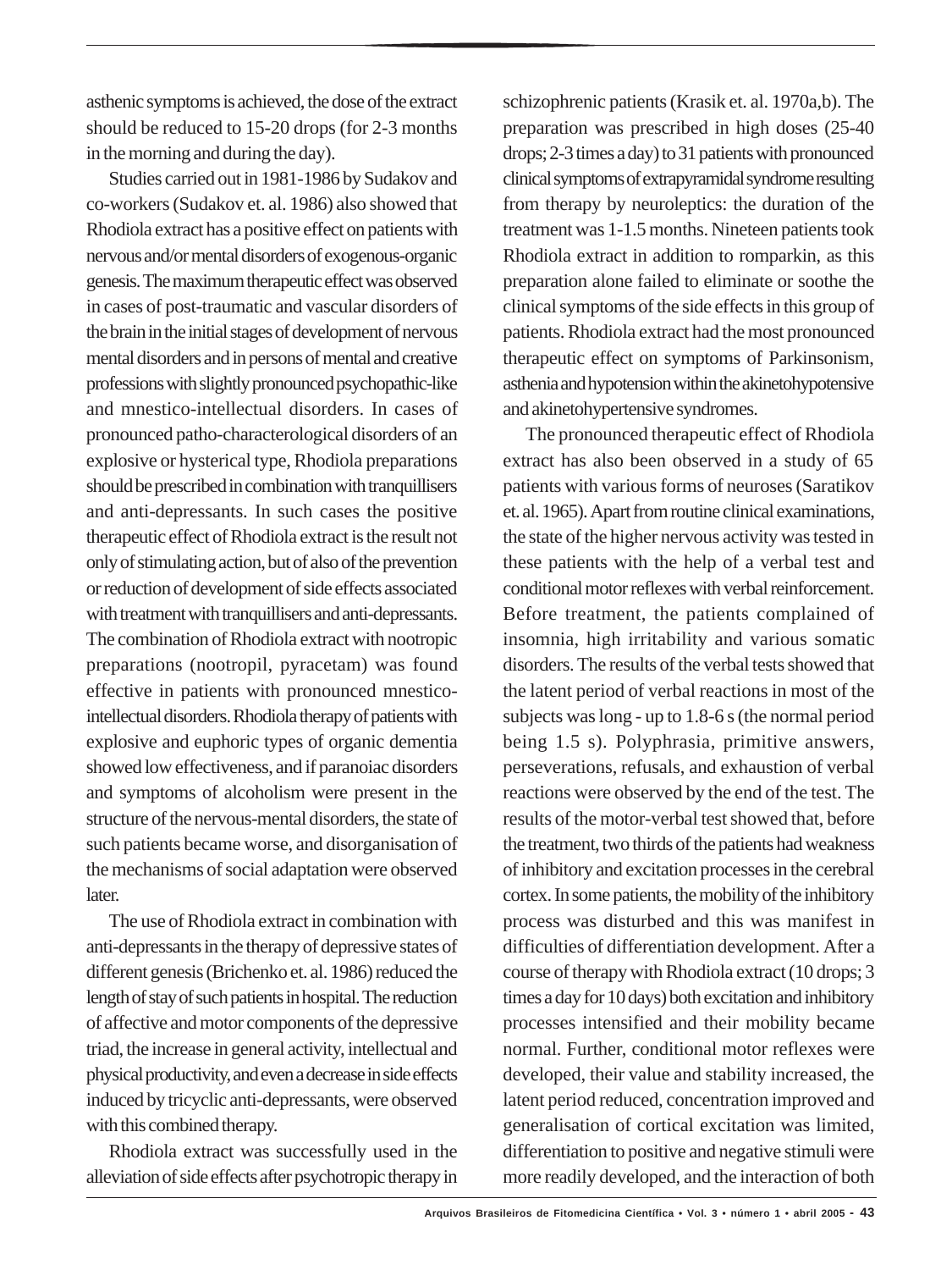signal systems became normal. The latent period of verbal reactions reduced in all patients, perseverations, refusals and polyphrasia disappeared, the answers became more informative, and attention and memory improved.

According to the authors, analysis of the nature and frequency of changes in individual parameters of the cortical activity of the subjects suggested that Rhodiola extract mainly affected the excitation process. The stimulating effect of the preparation was less pronounced in patients with a weak inhibitory process. Apart from normalisation of the nervous processes, clinical improvement in the state of the patients was also observed: irritability and unpleasant sensations in the heart region disappeared, and sleep and appetite improved, whilst blood pressure usually became normal in hypotensive patients. Similar clinical results were obtained in another study with 177 patients with vascular hypotension. After a course of therapy with Rhodiola extract, the stable, complete or partial normalisation of brachial and temporal pressure with levelling of the temporal-brachial coefficient was observed in 92% of hypotensive patients. Simultaneously the patients felt better, their headaches disappeared, sleep became normal and they recovered their working capacity.

Based on the above findings, preparations of Rhodiolawere indicated in the USSR: (i) as stimulants for essentially healthy people in a state of fatigue and for patients with asthenic states during the rehabilitation period following somatic or infectious diseases; (ii) for essentially healthy people with a tendency to asthenisation during their work requiring high mental exertion: such preparations should be taken several days before the expected strain and during the whole period of raised mental exertion for the prophylaxis of decompensation of asthenic type; (iii) to recover working capacity during and after long periods of intensive physical work; (iv) in cases of borderline nervous-mental diseases, neuroses (neurasthenia, depressive neurosis, neurosis of obsessions), neurosis-like disorders of exogenousorganic and somatic origin, psychopathies (of asthenic

and anancastic type), neurocirculatory dystonia of the hypotensive type, and sexual disorders related to impotence in males; (v) in psychiatric practice for complex correction of the neurological side effects of psychopharmacological therapy, especially in cases of akinetohypotensive syndrome; (vi) for schizophrenia patients within complex supportive therapy for the intensification and stabilisation of remissions of asthenic and apathico-abulic type.

As for other adaptogens, preparations of Rhodiola are recommended in folk medicine for old people in order to increase their vital capacities. The dose of Rhodiola extract is 5-10 drops in a quarter of a glass of water, taken 2-3 times a day typically 15-20 min before meals: the treatment should last 10-20 days. In psychiatric practice, higher doses (10-40 drops; 2-3 times a day) may be taken for 1-4 months. Typically, the treatment should commence with 10 drops and, if the effect is insufficient, the dose may be increased by adding 5 extra drops every 3-4 days: the total dose should not be higher than 40 drops, and the total amount taken during the day should not exceed 80 drops. In these doses, preparations should be taken 4-5 h before going to bed in order not to disturb the sleep pattern.

Rhodiola extract is contraindicated for people with very pronounced symptoms of high nervous excitability and exhaustion of cortical cells, feverish states and hypertensive crisis. Side effects of therapy with Rhodiola extract are quite rare. Some cases of individual sensitivity to the preparation have been observed including excitement, irritation, insomnia, and headache. In all such cases the therapy should be terminated.

#### *Schizandra chinensis* Bail.

#### **Asthenia**

Preparations of Schizandra (in the form of tincture, decoction and tablets) have been found to be effective in the treatment of general asthenia, exhaustion and reduced physical and mental performance with more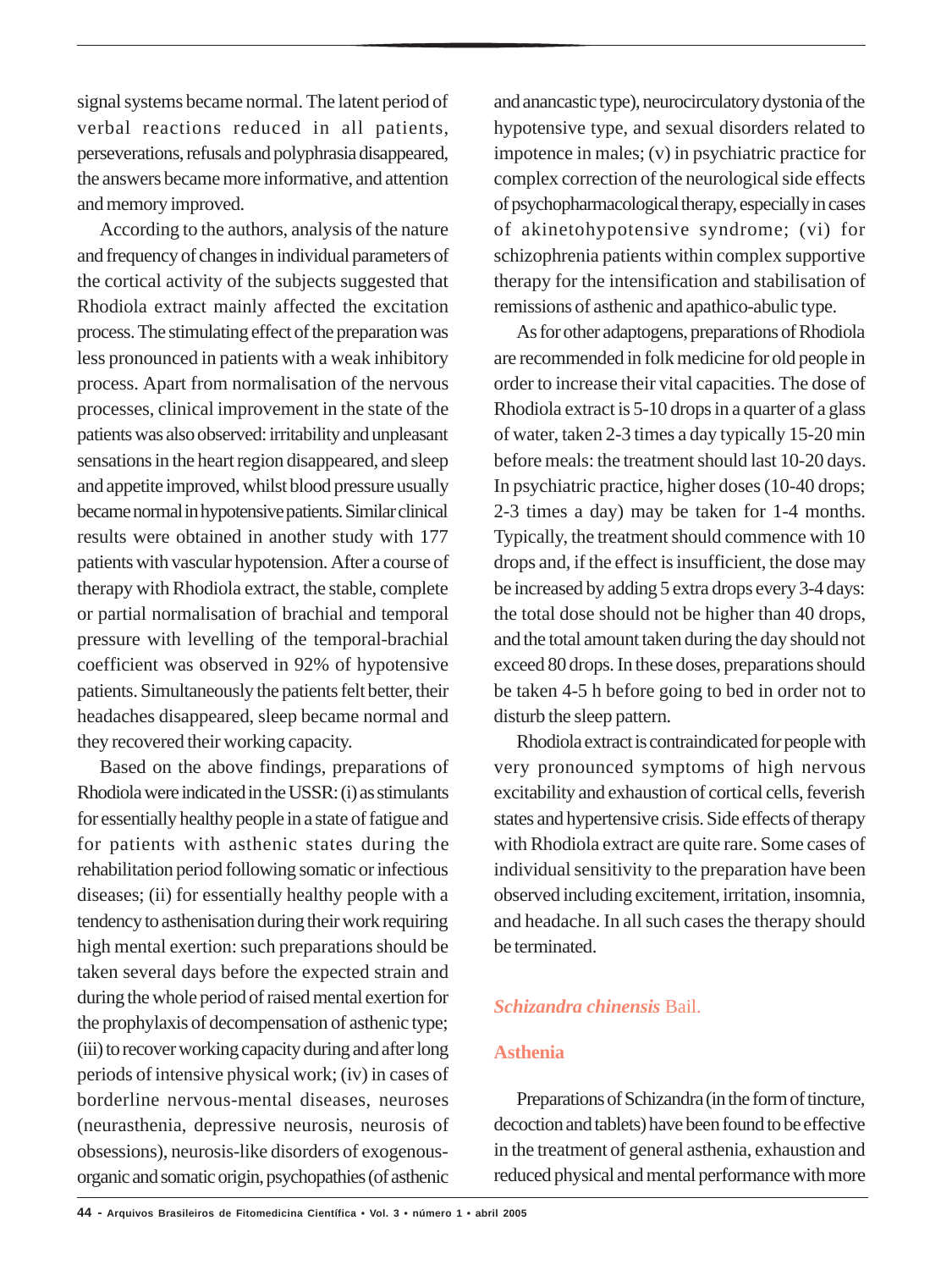than 250 patients showing improvement after 2-10 weeks of therapy (Rossijskij 1952a,b). The treatment showed a particularly remarkable effect on a group of patients (n=200) with nervous disorders where an increase in general well-being and working capacity, as well as a decrease in sleepiness and flabbiness, was observed (Rossijskij, 1952a,b).

#### **Nervosis**

A comparative pilot clinical study of pantocrin, and tinctures of Schizandra seeds and Ginseng roots (10% and 3%, respectively) in neurasthenic patients (n=95) showed a high efficiency with respect to Schizandra therapy (at a dose of 15 drops for 25-28 days). General weakness, poor sleep and appetite, high irritability and headaches disappeared almost completely whilst in the control group 55% of the patients complained of these symptoms. Muscular force in the hands increased some 2.5-times in the treated group compared with the control group, and gain of vital lung capacity was 19% (3% in the control group). In addition, blood haemoglobin increased by 6% in the treated group whereas in a control group treated with standard medication it increased only by 1.6% (Farutina 1951).

## *Psychogenic depression, astheno-depressive states, schizophrenia and alcoholism*

Positive therapeutic effects of Schizandra preparations on asternic- and astheno-depressive states (particularly in exogenous depressions) in psychiatric diseases were reported by several groups of investigators (Staritsina 1946; Sivertsev 1946, 1950; Leman 1952; Zakharov 1956; Galant et. al. 1957; Galant 1958; Romas 1958, 1967). For example, Leman (1952) found that for a complete group of 40 patients with asthenia and depressions of psychogenic or somatic origin, a stimulating effect of a Schizandra preparation [fruit and seed (1:5) tincture; 90% ethanol] on the CNS could be observed after treatment for 16-40 days. An improvement in

vision in the dark, and a rush of blood to the skin and the extremities was found in almost all patients. Twenty two patients felt a pleasant warmth all over their bodies, they became energetic and physically active, the feeling of hunger and fatigue disappeared, the mood improved, and night sleep became normal: cold endurance increased in 26 patients. These results suggest that Schizandra extract is a cerebral cortex stimulant in the long term, presumably owing to inhibition (negative induction) of the sub-cortex rather than by its excitation. In 7 patients, the first 2-3 doses induced a strong effect (increased anxiety, fear, too rapid flow of thoughts, unpleasant heat in the whole body and face, restlessness, loss of appetite, insomnia and tendency to hysteria), but whilst this state continued for 8-24 h, it later disappeared and was followed by an almost total recovery with the same positive effects being observed as in the majority of patients. It was concluded that therapy with Schizandra can be indicated in asthenia and depression of psychogenic etiology (so called "exogenous" depression) or states related to excessive fatigue, somatic and nervous exhaustion, but in "endogenous" depression (organic etiology), asthenia, narcoleptic and amnestic syndromes, the therapy can only relieve the symptoms. The advantage of treatment with Schizandra is the absence of side effects: tolerance to Schizandra extract is many times higher than tolerance to caffeine or phenamine, and the effect is not reduced following prolonged treatment. Probably hot weather or long periods of time in a warm environment are contraindications for the administration of Schizandra preparations.

In another study, all 10 patients with asthenodepressive syndrome (ADS), characterised by sleepiness, flabbiness, motionlessness, fatigue, blue mood, etc, fully recovered after 10 days of treatment with Schizandra tablets (0.5 tablet before breakfast and 0.25 tablet each before lunch and dinner) (Zakharova 1948; Rossijskij 1952a,b). In all other groups of patients with schizophrenia (n=8), psychopathy with ADS (n=3) and organic CNS with ADS (n=8), the ADS was eliminated but other signs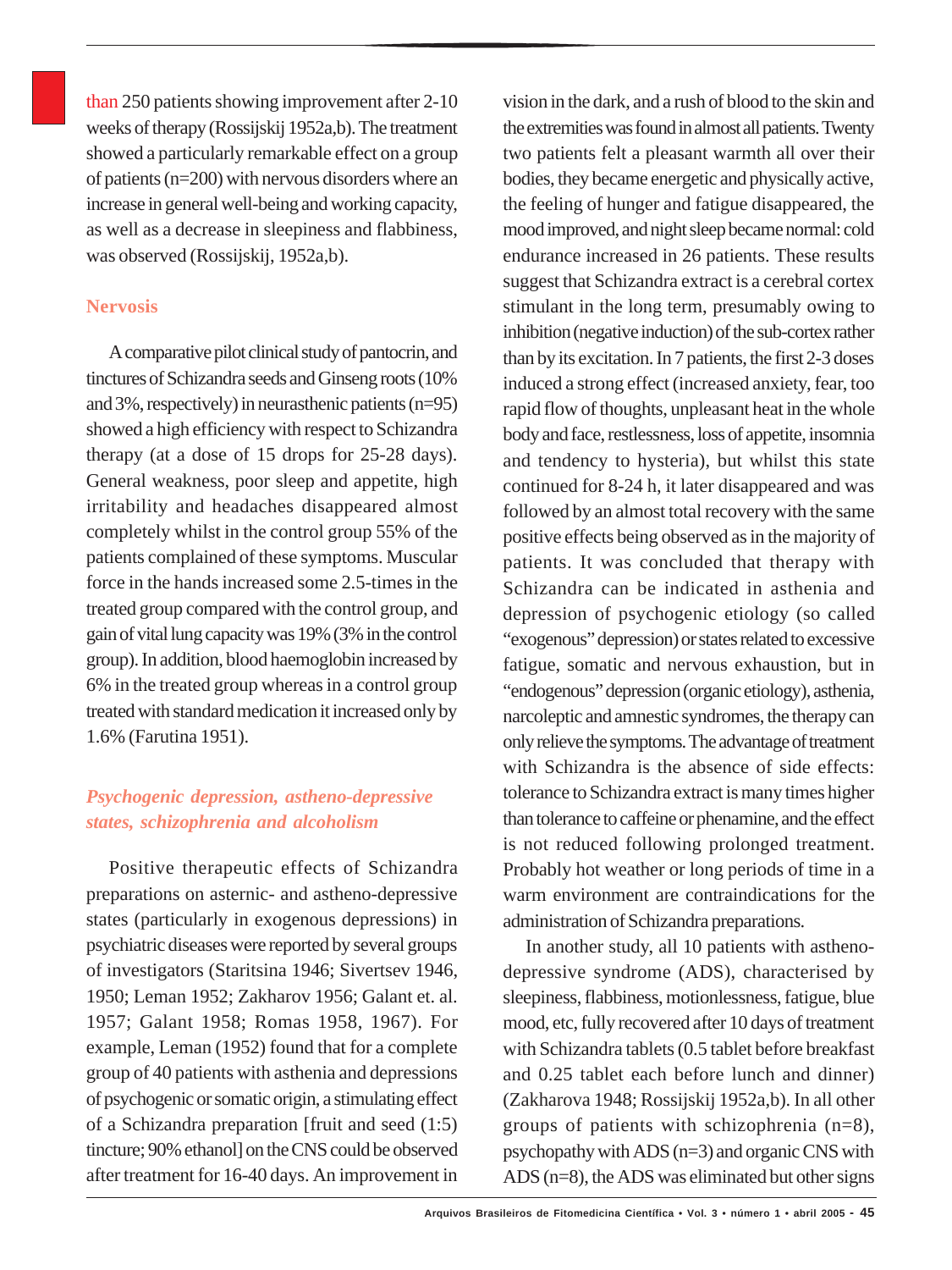of the diseases were not affected; moreover, in patients with psychosis and hysteria, the effect of Schizandra treatment was negative (Zakharova 1948; Zakharov 1956). In contrast, total recovery of psychosis following treatment with Schizandra extract was reported by another group of investigators (Galant et. al. 1957). In this study, 36 patients (19 with schizophrenia; 6 with reactive psychosis; 4 with alcoholic psychosis; 3 with involutional depression; and 4 with psychopathy) with ADS were treated with powdered seed of *S. chinensis* for 10 days (0.5 g; 3 times a day). Total recovery was observed in the cases of patients with psychosis, but no effects were seen in those patients with psychopathy; in the group of patients with schizophrenia, 6 patients recovered, 7 showed improvement, whilst for 6 patients (the most difficult cases) treatment with Schizandra was not effective (Galant et. al. 1957).

In other clinical trials, 60 psychic patients were investigated (Romas 1958, 1960, 1962). In a group of 31 patients diagnosed as schizophrenic (4 with simple schizophrenia, 11 paranoid, 14 catatonic hamper, and 2 catatonic excite), treatment with Schizandra was effective in the elimination of catatonic hamper, but was either not effective or had a negative effect on patients with the other forms of schizophrenia. In patients with maniacal depressive psychosis (n= 9), Schizandra treatment decreased depressions and associated hamper, but did not alter the hypomaniacal state. In hallucinogenic-paranoidal schizophrenia and alcoholic hallucinosis, Schizandra extract promoted the disappearance of hallucinations and of alcoholic deliria.

 A tincture of berries of *S. chinensis* was used for the treatment of schizophrenia (41 patients) and chronic alcoholism (197 patients) by Romas (1967). Pupillary and vascular (alterations of the volume of palm vessels) tentative reactions were measured (by visual pupillometer and plethysmograph), and refectory reactions were studied in order to evaluate the effects on the CNS. In schizophrenia and chronic alcoholism, these reactions are comparatively suppressed: it was shown that treatment with

Schizandra tincture normalised these reactions in the studied patients and activated them in normal subjects. As a result of treatment, patients were calm, sociable, gregarious and active, free of emotional tension and anxiety, willing to work etc, and showed excellent well-being with an associated good mood, Patients with hallucinogenic-paranoidal schizophrenia ceased suffering from hallucinations; further, sebaceous fattiness in the face disappeared, and activation of face mimic and general activity was observed in patients with catatonic hamper. Optimal doses of the tincture were reported to be 15-25 drops in simple and hallucinogenic-paranoidal schizophrenia, 5-15 drops in paranoidal schizophrenia, and 5 drops in catatonic schizophrenia (Romas 1967).

Based on the observations on 15 patients, Zakharov (1956) concluded that two administrations of Schizandra extract per day is optimal, that prolonged treatment can bring about negative effects, and that the duration of the course of treatment should be decided on an individual basis. Results of the treatment have proven to be considerably better in short term patients than in chronic patients (Romas 1967; Zakharov 1956).

Of particular of interest is the fact that, besides intensifying the excitability of the brain centres in schizophrenic patients and chronic alcoholics, Schizandra extract increases reactivity to insulin, sulphadiazine and apomorphine. Thus administration of a Schizandra preparation together with apomorphine frequently eliminated or decreased addiction to apomorphine: by the end of the treatment a stable conditional emetic reflex developed in most of the chronic alcoholics (Romas 1962, 1967).

It was also found that activity of the second signal system and its interaction with the first signal nervous system were considerably activated in Schizandratreated schizophrenic patients (n=32) and in chronic alcoholics  $(n=16)$ . Thus, Schizandra therapy intensified the development of conditioned reflexes to one or two parameters of the geometrical figures presented to the subjects and verbalisation of the action by the subjects was also improved. Schizandra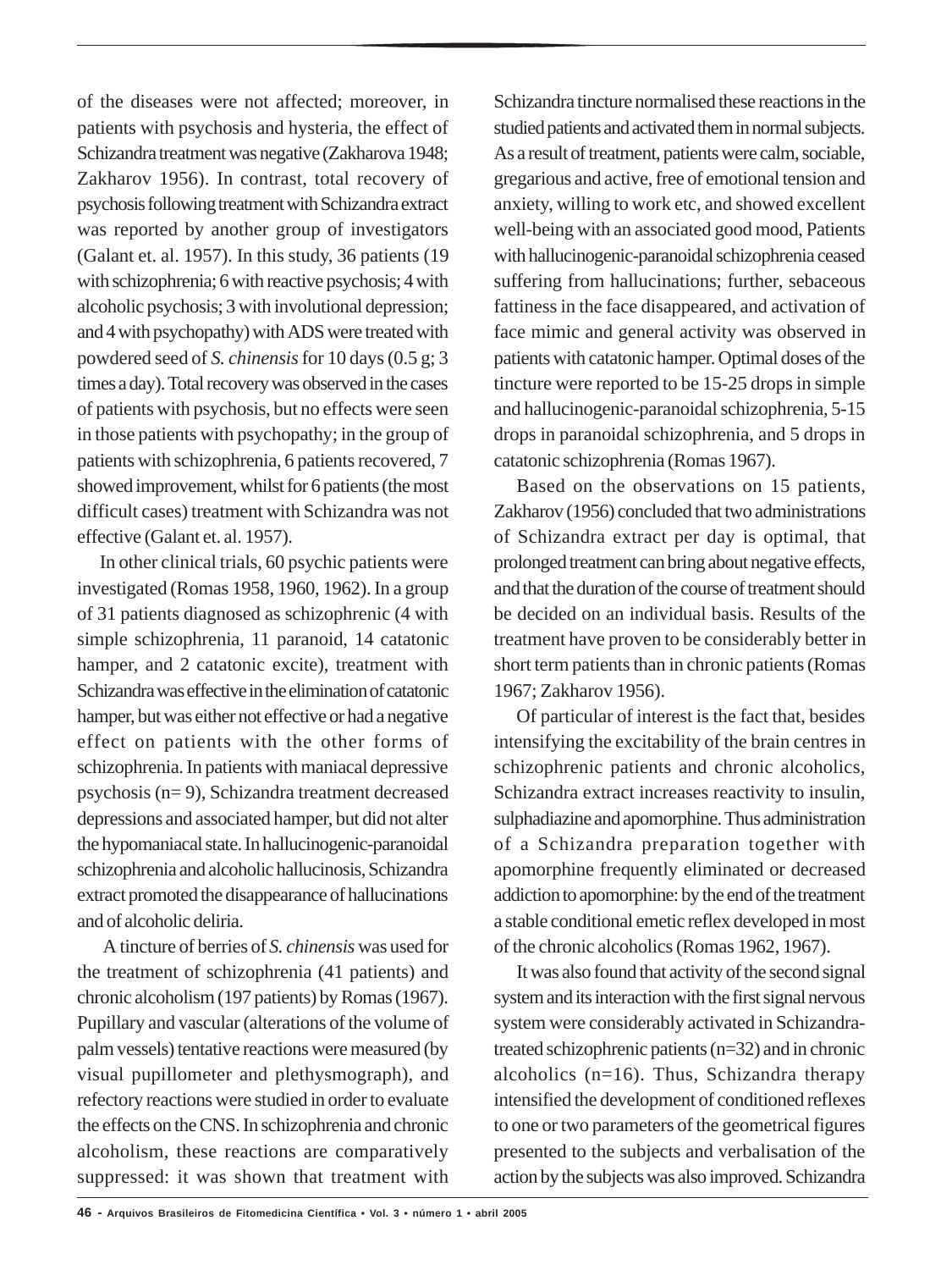treatment increased associative process in the subjects and improved the quality of associations as demonstrated by the increased number of higher verbal responses and a decrease in the number of lower responses (Lastovetskij and Romas 1963).

Another interesting finding, which appears to be of much practical importance, is that a combination of Schizandra therapy with tranquillisers or antidepressants (amitriptyline, relanium, etc) can be very effective in the elimination of the undesirable effects of these drugs. Thus, whilst the development of side effects (headaches, dizziness, flaccidity, dryness in the mouth, and urination disorders) were observed in 23 out of 39 patients (53.5%) with neuro-mental disorders of exogenous-organic genesis given increased doses of amitriptyline (from 50 to 75 mg), in Schizandra-treated patients a similar effect was observed in only 4 out of 172 patients (1.9%). Combined administration of tranquillisers and adaptogens permitted the usage of optimal doses of these drugs in 96% of patients, whilst it was only possible in 16% of control patients  $(p < 0.001)$ (Sudakov et. al. 1986).

From the reported findings it may be concluded that: (i) Schizandra extract can be used in psychiatric practice as a symptomatic agent against asthenodepressive states independent of the nature of the disease; (ii) preparations of Schizandra decrease drowsiness and flabbiness, improve the general mood and appetite, and can be recommended as a tonic for healthy people in a state of fatigue: no negative effects on the somatic state of patients have been observed; (iii) no changes in blood and urine have been observed following administration of Schizandra extract: the artherial blood pressure is normalised regardless if it was lower or higher than normal originally; (iv) in some cases, following use of Schizandra extract, acceleration and appearance of psychotic symptoms have been noted; (v) the duration of the Schizandra effect is different; (vi) the use of Schizandra therapy has no contraindication (exception high levels of heat); (vii) contraindications regarding mental state can be psychomotor excitement, a state

of fear, anxiety, or agitated anguish, and prolonged hallucinative-delirious states; (viii) Schizandra extract can be used in the treatment of psychoses as a stimulant without harmful side effects; (ix) the curative effect of Schizandra preparations is pronounced in cases of asthenic and depressive syndromes; (x) the combination of Schizandra therapy with tranquillisers or anti-depressants eliminates the side effects of these drugs and allows them to be employed at optimal doses.

## Conclusions and Perspectives of Implementation

The results and findings described above strongly indicate that adaptogens have both specific therapeutic effects in some stress-related diseases and are useful in potentially disease-inducing circumstances. A more definitive demonstration of these qualities awaits further well-controlled clinical trials.

Cramer and Spilker (1997) have suggested that the group of botanicals known as adaptogens could be useful in improving the quality of life for many categories of patients as well as for healthy subjects. It can also be anticipated that adaptogens will have a direct impact on many facets of physical health and psychological well-being, and may be indirectly important in a number of social and environmental areas. However, at the present time there is no clinical evidence concerning this matter: however, results from WHOQOL-100 and WHOQOL-BREF questionnaires may allow the formulation of evidencebased indications of adaptogens as remedies for the improvement in the quality of life, assessing the validity of the statement for adaptogens: ´one drug – many diseases'.

Considering all of the above, we suggest that adaptogens will have not only specific therapeutic effects in some stress-induced and stress-related diseases, but will also have an impact on the quality of life of patients when implemented as adjuvants in the standard therapy of many chronic diseases and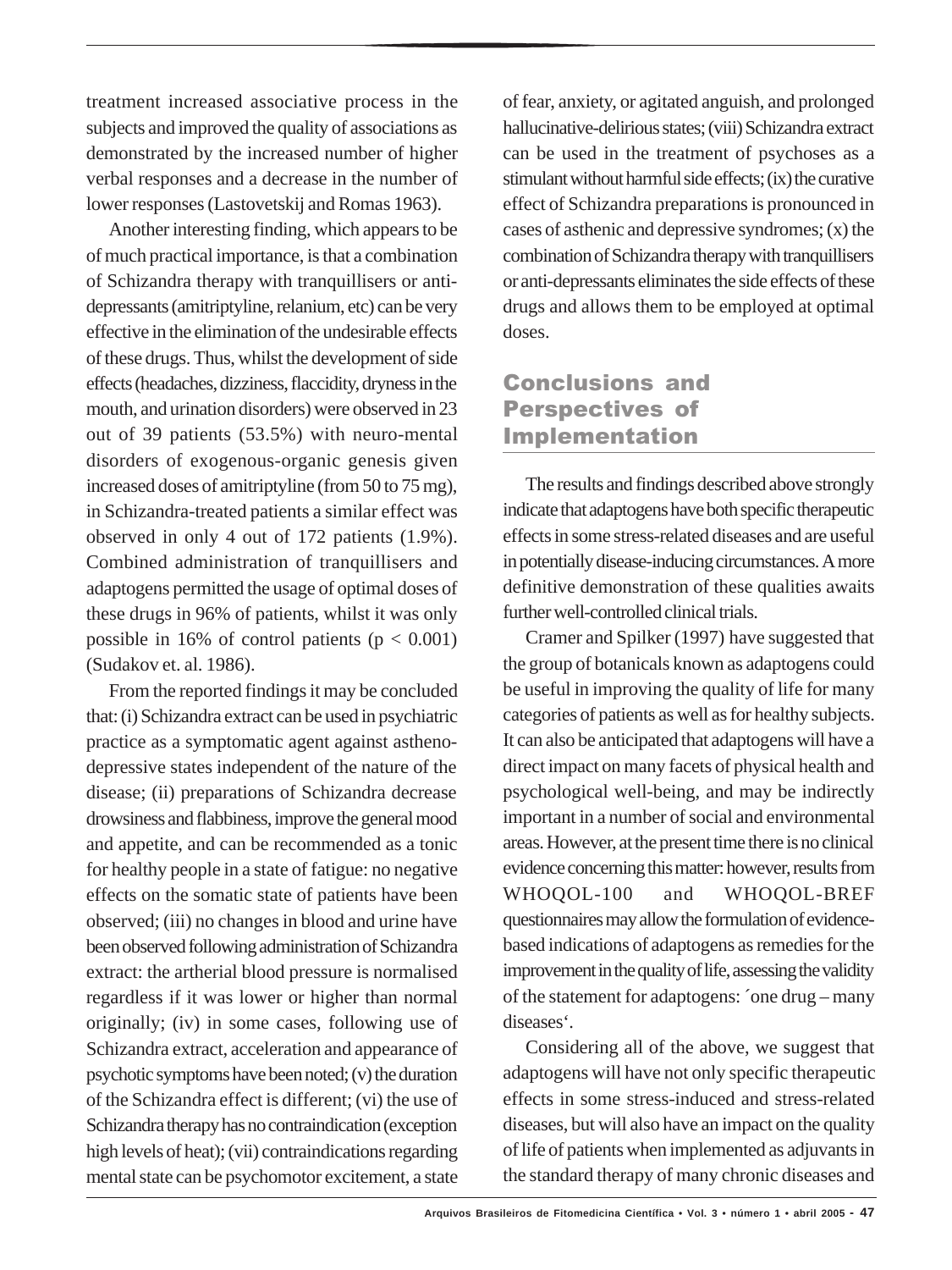pathological conditions (post-surgery recovery, asthenia, congestive heart failure, chronic obstructive pulmonary disease, type II diabetes, cancer, epilepsy, etc). However, numerous clinical trials will be required in order to provide evidence-based universal "over the counter" preparations which can be used by almost any patient in order to improve their general wellbeing and quality of life.

### References

• Aksyonova RA. Pharmacology of rhodioloside. Thesis in Pharmacology. Tomsk State University. 1968. p. 1-14.

• Astanin YuP, Mikhelson MYa, Egolinskij YaA. The study of phenamine and some other stimulants effect on sport running. Farmakol Toxikol 1943; 6: 60-65.

• Boon-Niermeijer EK, van den Berg A, Wikman G, Wiegant FAC. Phytoadaptogens protect against environmental stressinduced death of embryos from the freshwater snail *Lymnea stragnalis*. Phytomedicine 2000; 7: 389-400.

• Brekhman II. Ginseng. Leningrad: Medgiz; 1957.

• Brekhman II, Dardymov IV. New substances of plant origin which increase non-specific resistance. Ann Rev Pharmacol 1968; 8: 419-430.

• Brichenko VS, Kupriyanova IE, Skorokhodova TF. The use of herbal adaptogens together with tricyclic anti-depressants in patients with psychogenic depressions. In: Goldsberg ED, editor. Modern problems of pharmacology and search for new medicines. Vol 2. Tomsk: Tomsk State University Press; 1986. p. 58-60.

• Brown RP, Gerbarg PL, Ramazanov Z. *Rhodiola rosea:* A phytomedicinal overview. HerbalGram 2002; 56: 40-52.

• Chernykh SI, Lukhtanov VA, Simonenko NP. Adaptation to damage in the silkworm *Bombyx mori* L. (Lepidoptera bombycidae). III. Adaptogens and larval resistance to stressinduced activation of latent viral infection. Entomologicheskoye Obozrenye 1985; (2): 267-272.

• Chrousos GP, Gold PW. The concept of stress system disorders: overview of behavioural and physical homeostasis. JAMA 1992; 267: 1244-1252.

• Chrousos GP, McCarty R, Pacak K, Cizza G, Sternberg E, Gold PW, Kventansky R. Stress: basic mechanisms and clinical implications. Ann NY Acad Sci 1995; 771: 396-418.

• Cramer JA, Spilker B. Quality of life and pharmacoeconomics. An introduction. Philadelphia: Lippincott-Raven Publishers; 1997.

• Darbinyan V, Kteyan A, Panossian A, Gabrielian E, Wikman G, Wagner H. *Rhodiola rosea* in stress-induced fatigue: a double-blind cross-over study of a standardised extract SHR-5 with a repeated low-dose regimen on the mental performance of healthy physicians during night duty. Phytomedicine 2000; 7: 365-371.

• Dardymov IV. Ginseng, eleuterococc. On the mechanism of biological activity. Moscow: Nauka; 1976.

• Eglit NYa, ZhukovaVV, Kuznetsova VF, Kravchenko AN. About the stimulating effect of *Schizandra chinensis* and its use under physical loads. In: Materials of scientific meetings of Khar'kov science medical society. Kiev: Zdorovie Press; 1965. p. 829-830.

• Elyakov GB, Ovodov YuS. The glycosides of Araliaceae. Khimia Prirodnich Soedineniy 1972; (6): 697-709.

• Engels H-J, Wirth JC. No ergogenic effect of Ginseng (*Panax ginseng* C.A. Mayer) during graded maximal aerobic exercise. J Am Dietic Assoc 1997; 97: 1110-1115.

• Farutina MV. Clinical investigation of tonic effects of pantocrine, and Ginseng and Schizandra tinctures. In: Lazarev NV, editor. Materials for the study of stimulants and tonics from Ginseng root and Schizandra. No. 1. Vladivostok: V.L. Komarov's Far East Branch of USSR Academy of Science; 1951. p. 131-136.

• Fink G, editor. Encyclopaedia of stress. Vol. 1-3. San Diego: Academic Press; 2000.

• Fulder S. The drug that builds Russians. New Scientist 1980; 21: 83-84.

• Galant IB. Curative effect of *Schizandra chinensis* and Ginseng on asthenia and asthenodepressive syndromes. In: Lazarev NV, editor. Materials for the study of Ginseng and Schizandra*.* Iss. 3. Leningrad: V.L. Komarov's Far East Branch of USSR Academy of Science; 1958. p. 198-208.

• Galant IB, Kuznetsova AI, Suvorina NA, Shikhova SS, Gutschina IS. The experience in using *Schizandra chinensis* in psychiatric practice. In: Clinical development and therapy of mental diseases and organisation of psychoneurological assistance - Abstract book. Moscow: State Research Institute of Psychiatry of The Ministry of Health of RSFSR; 1957. p. 112-113.

• Ghosal S, Lal J, Srivatava R, Battacharya R, Upadhyay SN, Jaiswal AK, Chattopadhyay U. Anti-stress activity of sitoindosides IX and X: new C-27-glycowithanolides from *Withania somnifera.* Phytotherapy Res 1989; 3: 201-209.

• Grigorenko GF, Berdyshev VV. 1988, The use of tonic drinks and drugs increasing working capacity of sailors during night shifts. In: Abstract book of the conference: Medical and social aspects of the man-ocean problem. 1988. p. 118.

• Gubchenko PP, Fruentov NK. Comparative study of the effectiveness of Eleutherococcus and other herbal adaptogens in improving working capacity of airmen. In: New data on Eleutherococcus. Vladivostok: Far East Centre of Academy of Science of the USSR; 1986. p. 171-178.

• Hochachka PW, Somero GN. Biochemical adaptation. Princerton: Princerton University Press; 1984.

• Karo VI. The ergographic study of Schizandra stimulating effect. In: Lazarev NV, editor. Scientific papers of third year students of the naval medical school. Iss. 3. Leningrad: Naval Academy Press; 1945. p. 30-33.

• Kochetkov NK, Khorlin AY, Chizhov OS, Sheichenko VI. Chemical investigation of *Schizandra chinensis.* Communication 2. Structure of schizandrin. Izvest Akad Nauk SSSR Ser Khim 1962; (5): 850-856.

• Kochmareva LI. The effect of *Schizandra chinensis* and Ginseng on processes of concentration*.* In: Lazarev NV, editor. Materials for the study of Ginseng and Schizandra*.* Iss. 3. Leningrad: V.L. Komarov's Far East Branch of USSR Academy of Science; 1958. p. 12-17.

• Kokhanova AN, Peresypkina NV, Balagurovskaya EN, Kotel'nikova KM, Grigorieva IT. The effect of Schizandra on muscular fatigue in man. In: Proceedings of the fourth student scientific session of Khabarovsk medical institute. Khabarovsk: The Ministry of Health of RSFSR, Khabarovsk Medical Institute. 1950. pp. 85-89.

• Korolevich VS, Lupandin AV. The experience in using *Schizandra chinensis* seed preparation on the training of gymnasts. In: Proceedings of scientific conference of the Chair of Biological Disciplines of P.F. Lesgaft military physical culture institute: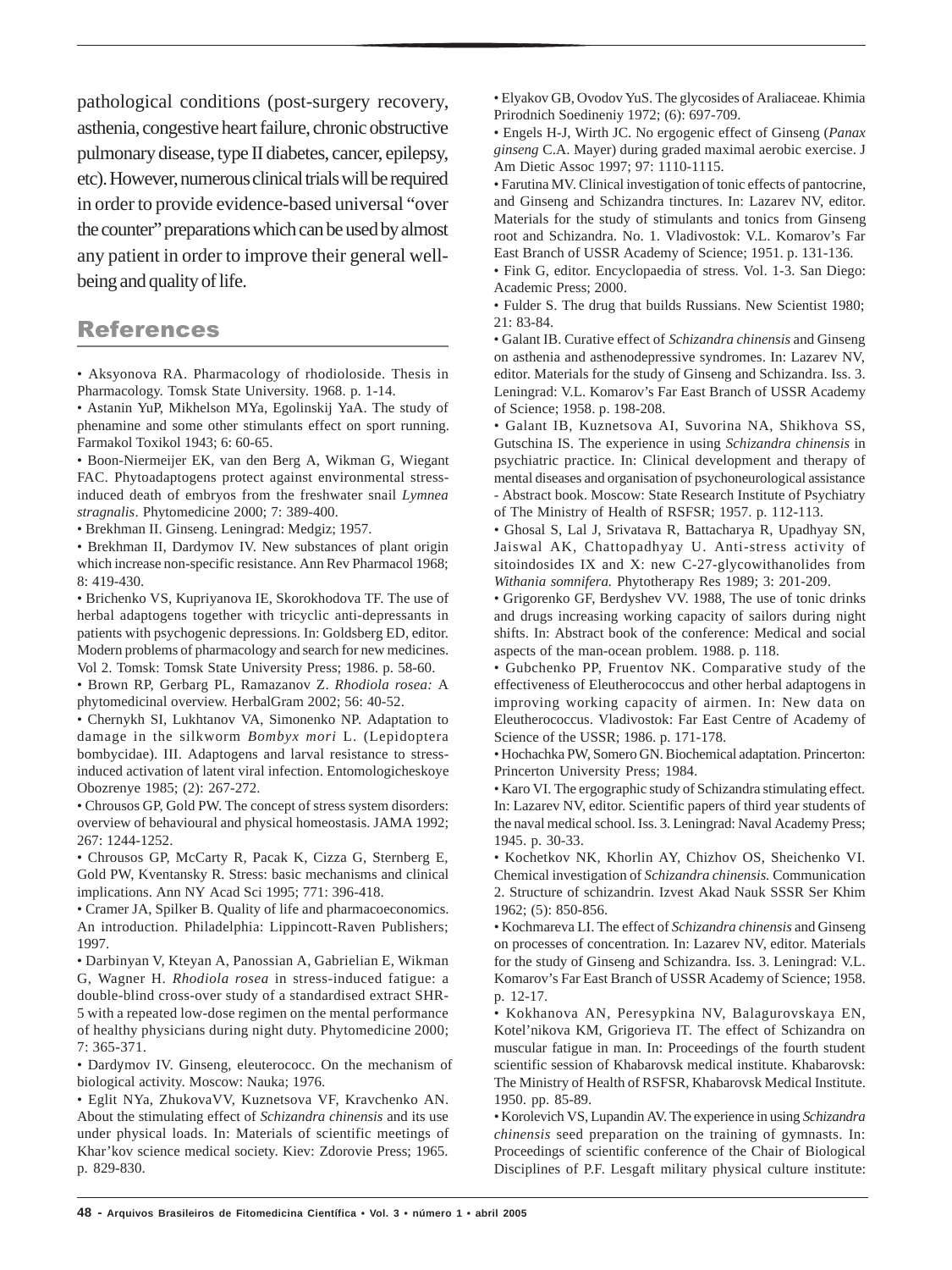The effect of physical exercises and some other physical factors on the organism resistance*.* Leningrad: P.F. Lesgaft Military Physical Culture Institute; 1967. p. 166-170.

• Krasik ED, Morozova ES, Petrova KP, Ragulina GA, Shemetova LA, Shuvaev VP. Therapy of asthenic conditions: clinical perspectives of application of *Rhodiola rosea* extract (golden root). In. Avrutskiy GY, editor. Proceedings modern problems in psycho-pharmacology. Kemerovo City: Siberian Branch of Russian Academy of Sciences; 1970a. p. 298-330.

• Krasik ED, Petrova KP, Rogulina GA. About the adaptogenic and stimulating effect of *Rhodiola rosea* extract. In: Avrutskiy GY, editor. Proceedings of all-union and 5<sup>th</sup> Sverdlovsk area conference of neurobiologists, psychiatrists and neurosurgeons - May 26-29, 1970. Sverdlovsk: Sverdlovsk Press; 1970b. p. 215- 217.

• Kudrin AN, Rodina LG. The comparative effect of the sum of Eleutherococcus and Ginseng substances on adaptation and resistance of CNS in the case of ischemia and reperfusion. In: New data on Eleutherococcus. Vladivostok: Far East Centre of Academy of Science of the USSR; 1986. p. 149-153.

• Kurkin VA, Zapesochnaya GG. Chemical composition and pharmacological properties of *Rhodiola rosea*. Khim Pharm Zurnal 1986; 20: 1231-1244.

• Kuznetsova TF. On the pharmacology of Schizandra. In: Transactions of the Omsk branch of all-union society of physiologists, biochemists and pharmacologists. Iss. 1. Omsk The Ministry of Health of RSFSR Press: 1958. p. 149-155.

• Lapajev II. The effect or phytoadaptogens on working capacity in sport divers. In: Modern problems of military medicine. Iss. 2, Tomsk: 1982. p. 170-172.

• Lastovetskij VV, Romas RS. Special features in the interaction of signal systems under the influence of *Schizandra chinensis*. Zhurnal Vysshey Nervnoy Deytelnosti V 1963; 13: 604-609.

• Lazarev NV. Experimental data for the evaluation of the Far East Schizandra as a stimulant. In: Proceedings of the scientific medical board at the administration of medical-sanitary department of the USSR navy. Iss. 1. Vol. 5. No. 17. Leningrad: Military Press of the Ministry of Armed Forces of USSR; 1946. p. 62-69.

• Lazarev NV. Actual problems of the studies of the action of adaptogens, particularly preparations of Eleuterococcus. In: Brekhman II, Yelakov GB, editors. Symposium on Ginseng and Eleuterococcus: XX Meeting on investigations of Ginseng and other medicinal plants of Far East. Vladivostok: DVFSO. 1962. p. 7-14.

• Lazarova MB, Petkov VD, Markovska VL, Petkov VV, Mosharrof A. Effects of meclofenoxate and extract of *Rhodiolae rosea* L. on electroconvulsive shock-impaired learning and memory in rats. Methods Find Exp Clin Pharmacol 1986; 8: 547- 552.

• Lebedev AA. Comparative evaluation of the stimulating effect of various Schizandra products. In: Lazarev NV, editor. Materials for the study of stimulants and tonics from Ginseng and Schizandra roots. Iss. 1. Vladivostok: V.L. Komarov's Far East Branch of USSR Academy of Science; 1951a. p. 103-108.

• Lebedev AA. Some materials to the pharmacology of schizandrin. In: Lazarev NV, editor. Materials for the study of stimulants and tonics from Ginseng and Schizandra roots. Iss. 1. Vladivostok: V.L. Komarov's Far East Branch of USSR Academy of Science; 1951b. p. 109-117.

• Lebedev AA. Schizandrin – a new stimulant from *Schizandra chinensis* fruits. Thesis in Faculty of Medicine. Tashkent: Tashkent State Medical Institute; 1967. p. 1-16.

• Lebedev AA. Schizandra: Tashkent: Meditsina Publishing House of UzSSR; 1971.

• Lebedev AA, Kamilov IK**.** Contribution to the pharmacology of schizandrin. Med Zh Uzb 1966; 9: 60-62.

• Leman MF. Treatment of reactive and asthenic states of exogenous etiology using the Far East Schizandra. J Neuropat Psychiat 1952; 52: 67-70.

• Levchenko KP. The experience in using Schisandra seed powder during training of basketball players. In: I.I.Brekhman. Biologically active substances of flora and fauna of the far east and Pacific ocean: Abstract book. Vladivostok: V.L.Komarov's Far East Branch of USSR Academy of Science; 1971. p. 118.

• Lupandin AV. *Schizandra chinensis* effect on some parameters of the organism reactivity. In: Materials on the 23rd scientific session of Khabarovsk medical institute. Khabarovsk: The Ministry of Health of RSFSR, Khabarovsk Medical Institute. 1965. pp. 151-153.

• Lupandin AV. The role of catecholaminergic synapses in the mechanism of adaptation formation under the action of polyphenolic adaptogens. Sechenov Physiol J USSR 1989; 75: 1082-1088.

• Lupandin AV. Adaptation to natural and technogenic extreme factors in trained and untrained adaptogen treated individuals. Fiziologia Cheloveka 1990; 16: 114-119.

• Lupandin AV. General mechanism of adaption of the organism under the effect of polyphenol adaptogens. Uspekhi Fisiol Nauk 1991; 22: 20-39.

• Lupandin AV, Kiyashko LN. Experimental evaluation on the anti-depressive effect of Schizandra. In: I.I.Brekhman and N.K.Fruentov Eds. Remedies of the far east. No. 10. Khabarovsk: V.L.Komarov's Far East Branch of USSR Academy of Science; 1970. p. 92-94.

• Lupandin AV, Lapajev II. Schizandra. In: Konovalov PF, editor. Khabarovskoye Knizhnoye Izdatelstvo. Khabarovsk: 1981. p. 1-89.

• Lupandin AV, Kolosova NG, Matayev RN, Ovsyannikova VYa. On the adaptogenic effect of Schizandra and other adaptogens. In: I.I.Brekhman and N.K.Fruentov Eds. Acute and chronic stress. Syktyvkar: V.L.Komarov's Far East Branch of USSR Academy of Science; 1986. p. 86-90.

• Malishev IY, Manukhina EB. Stress, adaptation and nitric oxide. Biochimia 1998; 63: 992- 1006.

• Marina TF. Effect of *Rhodiola rosea* extract on bio-electrical activity of the cerebral cortex isolated to a different extent from the brain. In: Saratikov AS, editor*.* Stimulants of the central nervous system. Tomsk: Tomsk State University Press; 1968. p. 27-31.

• Marina TF, Alekseeva LP. Effect of *Rhodiola rosea* extract on electroencephalograms in rabbit. In: Saratikov AS, editor*.* Stimulants of the central nervous system. Tomsk: Tomsk State University Press; 1968. p. 22-26.

• Markova LP, Samoilova RS. The study of Schizandra effect on the higher nervous activity in cases of traumatic encephalopathy. In: Nepechaev SK, editor. Transactions of Khabarovsk medical institute. Coll. 13. Khabarovsk: The Ministry of Health of RSFSR, Khabarovsk Medical Institute; 1954. p. 72-77.

• Mashkovskij MD. Extractum Eleuterococci fluidum. In: Lekarstvennie sredstva (Drug index) Manual for doctors. Vol. 1. Moscow: Novaya volna; 2000. p. 133-136.

• Meerson F. Adaptation, stress and prophylax. Moscow: Nauka; 1981. [English Edition – Springer Verlag: Berlin; 1984].

• Mikhailova MN. Clinical and experimental substantiation of asthenic conditions therapy using *Rhodiola Rosea* extract. In: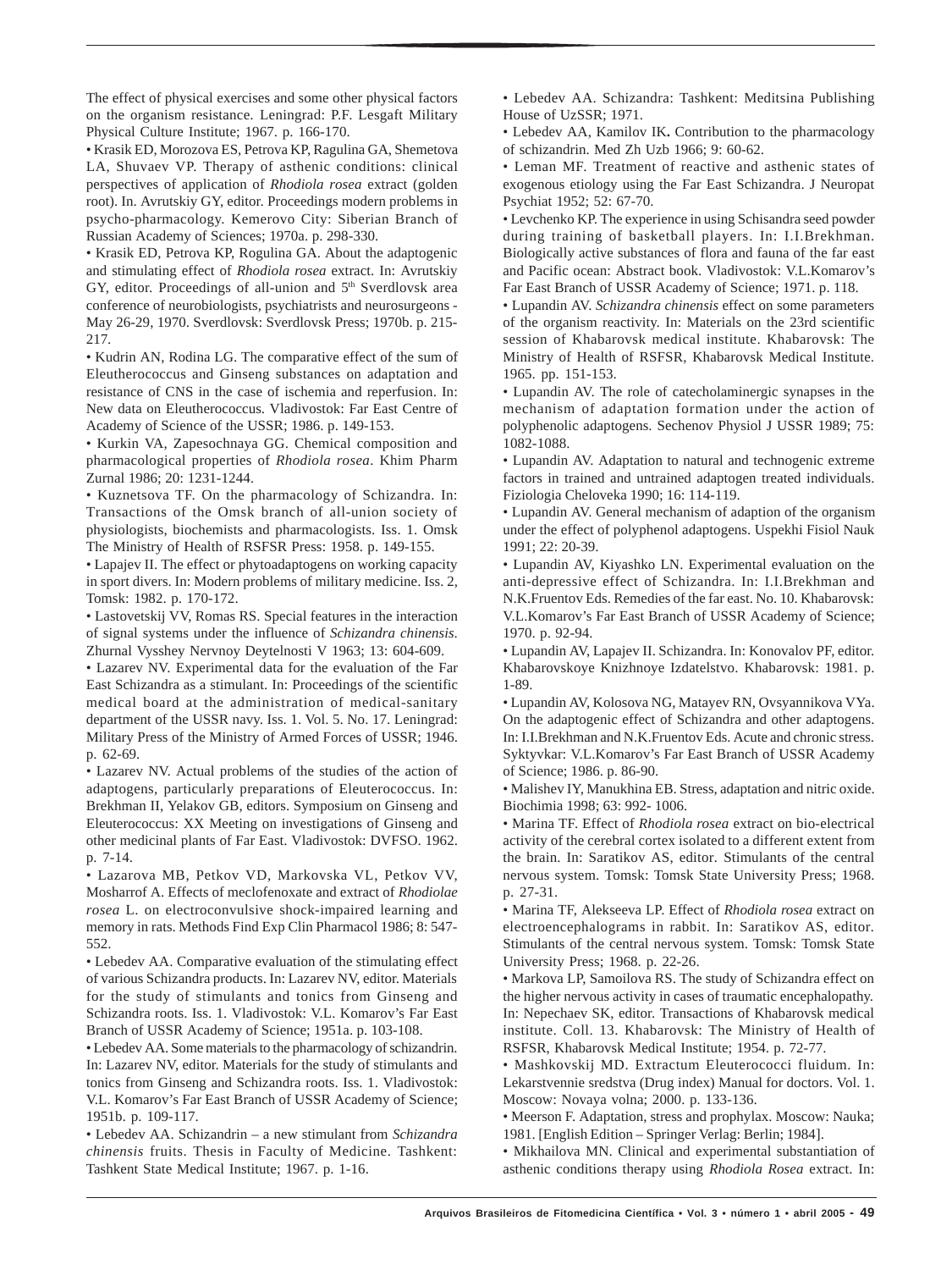Ed. E.D.Goldsberg. Current problems of psychiatry. Tomsk: Tomsk State University Press; 1983. p. 126-127.

• Munck A, Guyre PM, Holbrook NJ. Physiological functions of glucocorticoids in stress and their relation to pharmacological actions. Endocrine Rev 1984; 5: 25-44.

• Murtazin IM. *Schizandra chinensis* as a stimulant under long physical loads. Farmakol Toxikol 1946; 9: 12-13.

• Nörr H. Phytochemical and pharmacological investigations of the adaptogens: *Eleutherococcus senticosus, Ocimum sanctum, Codonopsis pilosula, Rhodiola rosea* and *Rhodiola crenulata*. PhD Dissertation, Faculty of Chemistry and Pharmacy, Ludwig-Maximillians University, Munich; 1993.

• Ovsyanikova VYa. Materials for the analysis of Schizandra tonic effect. In: - S.K.Nepechaev Ed. .Medicinal products of the Far East. Iss. 10. Khabarovsk: The Ministry of Health of RSFSR, Khabarovsk Medical Institute Press; 1970. p. 99-106.

• Panossian AG, Dadayan MA, Gabrielian ES. Cucurbitacin R glucoside as a regulator of steroidogenesis and production of prostaglandin  $E_2$  - a specific modulator of hypothalamuspituitary-adrenal cortex system. Bul Exp Biol Med 1987; (53): 456-457.

• Panossian A, Gabrielian E, Wagner H. Plant adaptogens. II *Bryonia* as an adaptogen. Phytomedicine 1997; 4: 83-97.

• Panossian A, Oganessian A, Ambartsumian M, Gabrielian E, Wagner H, Wikman G. Effects of heavy physical exercise and adaptogens on nitric oxide content in human saliva. Phytomedicine 1999; 6: 17-26.

• Petkov VD. About stimulating effect of Schizandra chinensis. Modern Medicine. Sofia, 1956; 7: 23-30.

• Petkov VD, Yonkov D, Mosharoff A, Kambourova T, Alova L, Petkov VV. Effects of alcohol aqueous extract from *Rhodiola rosea* L. roots on learning and memory. Acta Physiol Pharmacol Bulg 1986; 12: 3-16.

• Pozdnyakov FE. The effect of *Schizandra chinensis* fruits on spinal centres (preliminary report). Farmakol Toxikol 1945; 8: 15-19.

• Romas RS. The effect of *Schizandra chinensis* on patients with different forms of mental diseases. Voprosy Klin Nevrapat Psykhiatr 1958; 211-216.

• Romas RS. Specific features of *Schizandra chinensis* effect on schizophrenia patients. In: Materials of science conference of Ternopol medical institute. Ternopol: Ternopol Medical Institute; 1960. p. 50-51.

• Romas RS. Effect of *Schizandra chinensis* on reactivity of patients to some drugs. Voprosy Psykhonevrologii 1962; 30: 435-440.

• Romas RS. About the effect of *Schizandra chinensis* on higher brain structures of schizophrenia patients and chronic alcoholics. Thesis. Faculty of Medicine. Vinnitsa: Pirogov's Medical Institute; 1967.

• Roslyakova N.A., Bogatova R.I., Verishvili M.O., Wikman G., 2000. "The effect of single dose of Rodelim phytoadaptogen on the performance of operators under intensive activity". In: Abstract book of scientific conference "Biologically active food supplements and natural medicines in the prophylaxis, treatment and rehabilitation" Moscow, January 27-28, pp. 257-160.

• Rossijskij DM. New tonics and stimulants produced from local medicinal herbs. Clin Med 1952a; 30: 66-69.

• Rossijskij DM. *Schizandra chinensis* and the use of its preparations in practical medicine. Vrachebnoje Delo 1952b; 10: 939-940.

• Saratikov AS. Golden root (*Rhodiola rosea*). Tomsk: Tomsk University Press; 1973**.**

• Saratikov AS, Krasnov EA. *Rhodiola rosea* (Golden root): a valuable medicinal plant. Tomsk: Tomsk University Press; 1987. • Saratikov AS, Marina TF, Kaliko IM. The stimulating effect of *Rhodiola rosea* on the higher brain structures. Newslett Sib Branch USSR Acad Sci 1965; 8: 120-125.

• Saratikov A, Marina TF, Fisanova LL. Effect of golden root extract on processes of serotonin synthesis in CNS. J Biol Sci 1978; 6: 142.

• Selye H. Stress. Montreal: Acta Medical Publisher; 1950.

• Shevtsov VA, Zholus BI, Shervarly VI, Vo1'skij VB, Korovin YP, Khristich MP, Roslyakova NA, Wikman G. A randomised trial of two different doses of a SHR-5 *Rhodiola rosea* extract versus placebo and control of capacity for mental work. Phytomedicine 2003; 10: 95-105.

• Sivertsev II. *Schizandra chinensis* effect on the heart and its use in psychiatry. Farmakol Toxikol 1946; 9: 10-12.

• Sivertsev II. About the effect of *Schizandra chinensis* on the heart and its use in psychiatric practice. Isvetiya Akad Nauk Kazakhsky SSR Biol Ser Alma-Ata 1950; 91: 33-36.

• Sorokhtin GN, Minut-Sorokhtina OP. *Schizandra chinensis* effect on the nervous system functions according to the 10-year experience of the Chair of Physiology of Khabarovsk medical institute*.* In: Lazarev NV, editor. Materials for the study of Ginseng and Schizandra*.* Iss. 3. Leningrad: V.L. Komarov's Far East Branch of USSR Academy of Science; 1958. p. 145-154.

• Spasov AA, Mandrikov VB, Mironova IA. The effect of the preparation rhodiosin on the psychophysiological and physical adaptation of students to an academic load. Eksp Klin Farmakol 2000a; 63: 76-78.

• Spasov AA, Wikman GK, Mandrikov VB, Mironova IA, Neumoin VV. A double-blind, placebo-controlled pilot study of the stimulating and adaptogenic effect of *Rhodiola rosea* SHR-5 extract on the fatigue of students caused by stress during an examination period with a repeated low-dose regimen. Phytomedicine 2000b; 7: 85-89.

• Stancheva SL, Mosharrof A. Effect of the extract of *Rhodiola rosea* L. on the content of the brain biogenic monoamines. Med Physiol CR Acad Bulg Sci 1987; 40: 85-87.

• Staritsina ON. The experience of using Schizandra preparations against depressive states in psychiatry. Zdravookhr Kazakhstana Alma-Ata 1946; (6-7): 42-44.

• Sudakov VN, Savinykh AB, Agapov YuK. The role of adaptogens in the psychoprophylaxis of patients with borderline states of exogenous-organic genesis. In: Goldsberg ED, editor. Modern problems of pharmacology and search for new medicines. Vol 2. Tomsk: Tomsk State University Press; 1986. p. 61-64.

• Tache Y, Rivier C. Corticotropine-releasing factor and cytokines: role in the stress response. Hans Selye symposium on neuroendocrinology and stress. Ann NY Acad Sci 1993; 697.

• Vezirishvili MO, Roslyakova NA, Wikman G. The experience in developing an up-to-date biologically active supplement*.* Medicina Altera 1999; (22 Nov.): 44-46.

• Viru AA. Hormonal mechanisms of adaptation and training. Leningrad: Nauka; 1981.

• Volicer L, Janku I, Motl O, Jiricka Z. The mode of action of *Schizandra chinensis*. . In: Chen KK, et. al., editors. Pharmacology of oriental plants. Oxford: Pergamon Press; 1965. p. 29-38.

• Volicer L, Jiricka Z, Janku L, Motl O. Die Wirkung von *Schizandra chinensis* auf die Samenblasen, Prostata und Nebennieren bei intakten und kastrierten Ratten. Prague: Pharmakologische Inst. und Inst. für organische Chemie und Biochemie der Tschechoslovakischen Akademie der Wissenschaften; 1966a. p.353-355.